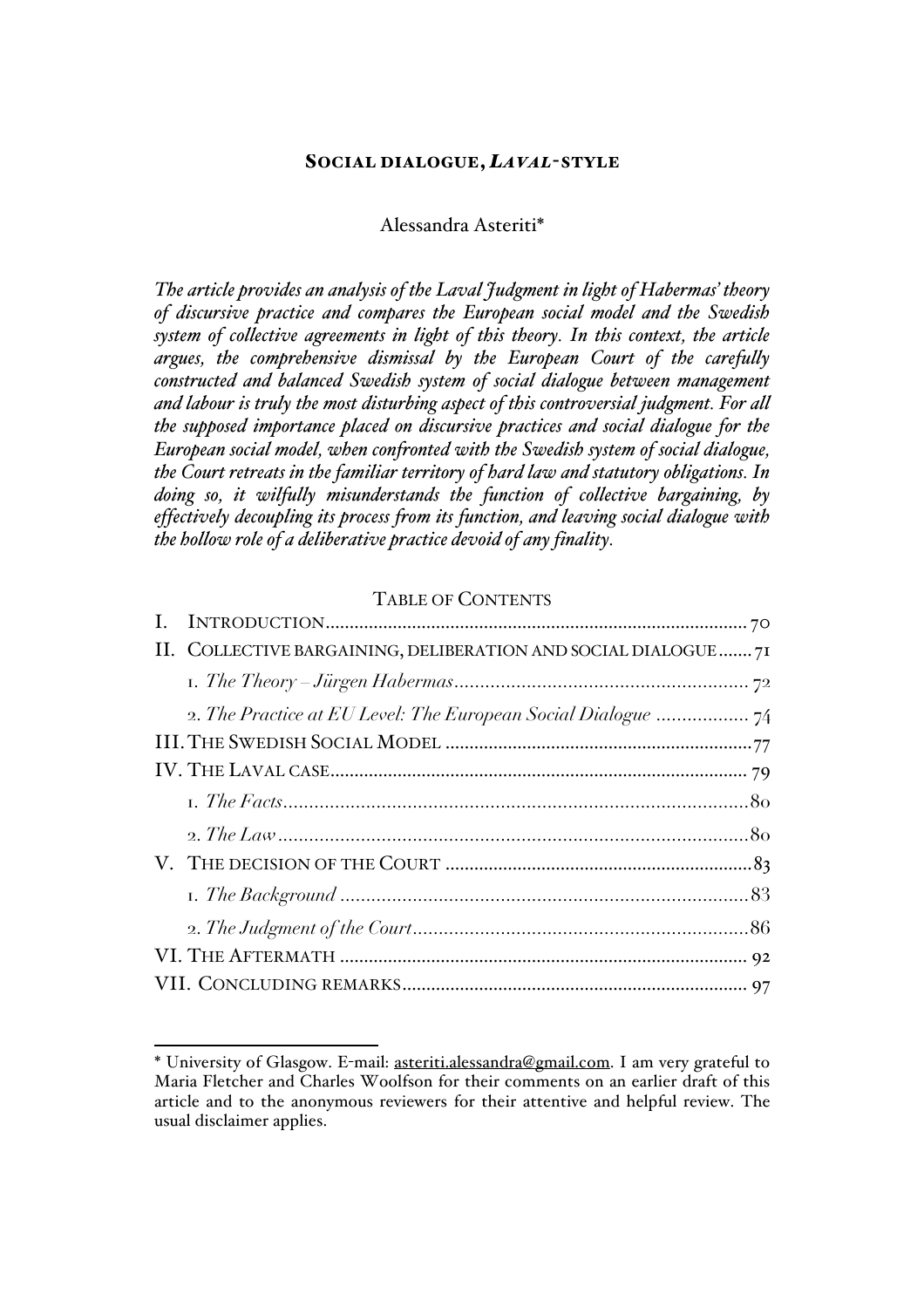# I. INTRODUCTION

Ever since the ECJ delivered its *Laval* judgment on 18 December 2007, the name of this small Latvian company has become notorious. The sole mention of '*Viking* and *Laval*' has become short-hand for those critical of a certain idea of Europe giving primacy to economic considerations to the detriment of 'social Europe'. This article intends to go back to the original *Laval* judgment to reconstruct its history and deconstruct its myth.

The *Viking* and *Laval* judgments have been criticised for using freedom of establishment and freedom to provide services respectively as 'trumps' against the fundamental right of freedom of association and collective action'. What protection for the right to strike after what the Court decided, one was inclined to ask? Were we going to see social dumping become the norm, a race to the bottom that would see Eastern European workers compete against their Western counterparts by offering their low labour cost as their best asset? These are crucial questions and they have justly been discussed extensively elsewhere. This article will only consider the *Laval* judgment, and will explore a different angle, by taking as its starting point Habermas' theory of discursive practices as guarantees for a democratic outcome and offering the Swedish system of collective agreements as a substantiation of such practices. In this context, the article will argue, the comprehensive dismissal by the Court of the carefully constructed and balanced system of social dialogue between management and labour is truly the most disturbing aspect of this controversial judgment. For all the supposed importance placed on discursive practices and social dialogue for the European social model, when confronted with a successful example of such model, the Court retreated in the familiar territory of hard law and statutory obligations. In doing so, it wilfully misunderstood the function of collective bargaining, by effectively decoupling its process from its function, and leaving social dialogue with the hollow role of a deliberative practice devoid of any finality, the very openness of which both signifies and nullifies its democratic credentials.

The article is structured as follows: Part I provides the theoretical grounding for the argument, by considering how discursive practices have

<sup>&</sup>lt;sup>1</sup> More comprehensively, *Laval* belongs to a 'quartet' of cases decided in rapid succession by the ECJ along similar lines, comprised of C-341/05 *Laval un Partneri*  [2007] ECR I-11767; C-438/05 *The International Transport Workers' Federation and The Finnish Seamen's Union* [2207] ECR I-10779; C-346/06 *Rüffert* [2008] ECR I-1989; and C-319/06 *Commission vs Luxembourg* [2008] ECR I-4323, hereafter referred to as *Laval, Viking, Rüffert* and *Luxembourg.*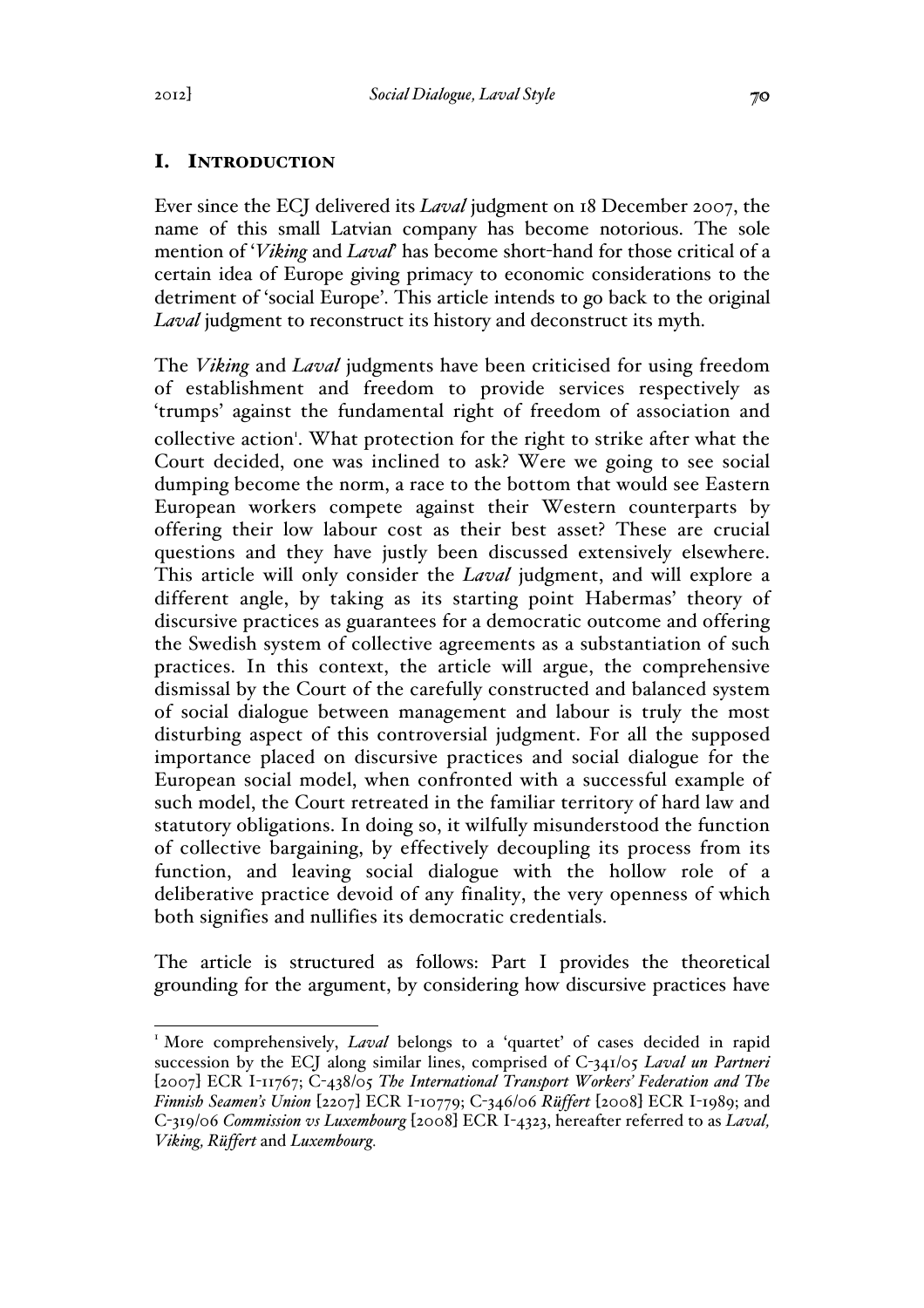influenced our conception of democracy, including in the area of industrial relations. Part II focuses on the development of social dialogue in European law, from its introduction in the Single European Act in 1986 to arts 154-155 TFEU. Part III considers how the Swedish social model puts in practice the theory of social dialogue in its system of collective agreements, heavily dependent on deliberative practices between management and labour, and with a minimal statutory framework. Part IV summarises the facts of the case brought by the Latvian company Laval un Partneri against the Swedish building and public works trade union. Part V analyses the decision of the Court, concentrating on the value judgment made by the Court of the system of collective agreements described above and its continued viability following Directive 96/71 (the Posted Workers Directive). Finally, Part VI considers the aftermath of this decision at the national level, with the passing of the 'Laval Law' by the Swedish government in 2010, and at the European level, with the issuing by the Commission of a draft new Directive on the Enforcement of Directive on Posted Workers in March 2012, before offering some concluding remarks.

#### II. COLLECTIVE BARGAINING,DELIBERATION AND SOCIAL DIALOGUE

According to John Dunlop's system of industrial relations<sup>2</sup>, a tripartite structure, including workers, employers and the State, is engaged in a framework of collective bargaining where the speaking positions reflect opposing, and to a certain extent, irreconcilable viewpoints, and the goal is to reach a compromise where all partners engage in the discussion using the 'weapons' at their disposal; in the case of the workers or employees, this is the tool of the withdrawal of labour, or the threat of industrial action.

In contrast, deliberation as a form of discursive practice in Habermasian terms, or 'civil dialogue', can be conceptualised as a more open framework, where a consensus can be reached by actors engaged in the dialogue in a non-confrontational form, 'through exchanges of arguments accepted as valid by the participants in the public debate'<sup>3</sup>.

Social dialogue, defined as the 'institutionalised consultation procedure involving the European social partners, [or also] the processes between

<sup>&</sup>lt;sup>2</sup> John Dunlop, *Industrial Relations Systems* (Harvard Business School Press 1993).<br><sup>3</sup> Claude Didry and Annette Jobert, 'Deliberation: a New Dimension in European Industrial Relations', in Jean De Munck and others, *Renewing Democratic Deliberation in Europe, The Challenge of Social and Civil Dialogue* (Peter Lang 2012) 171, 171.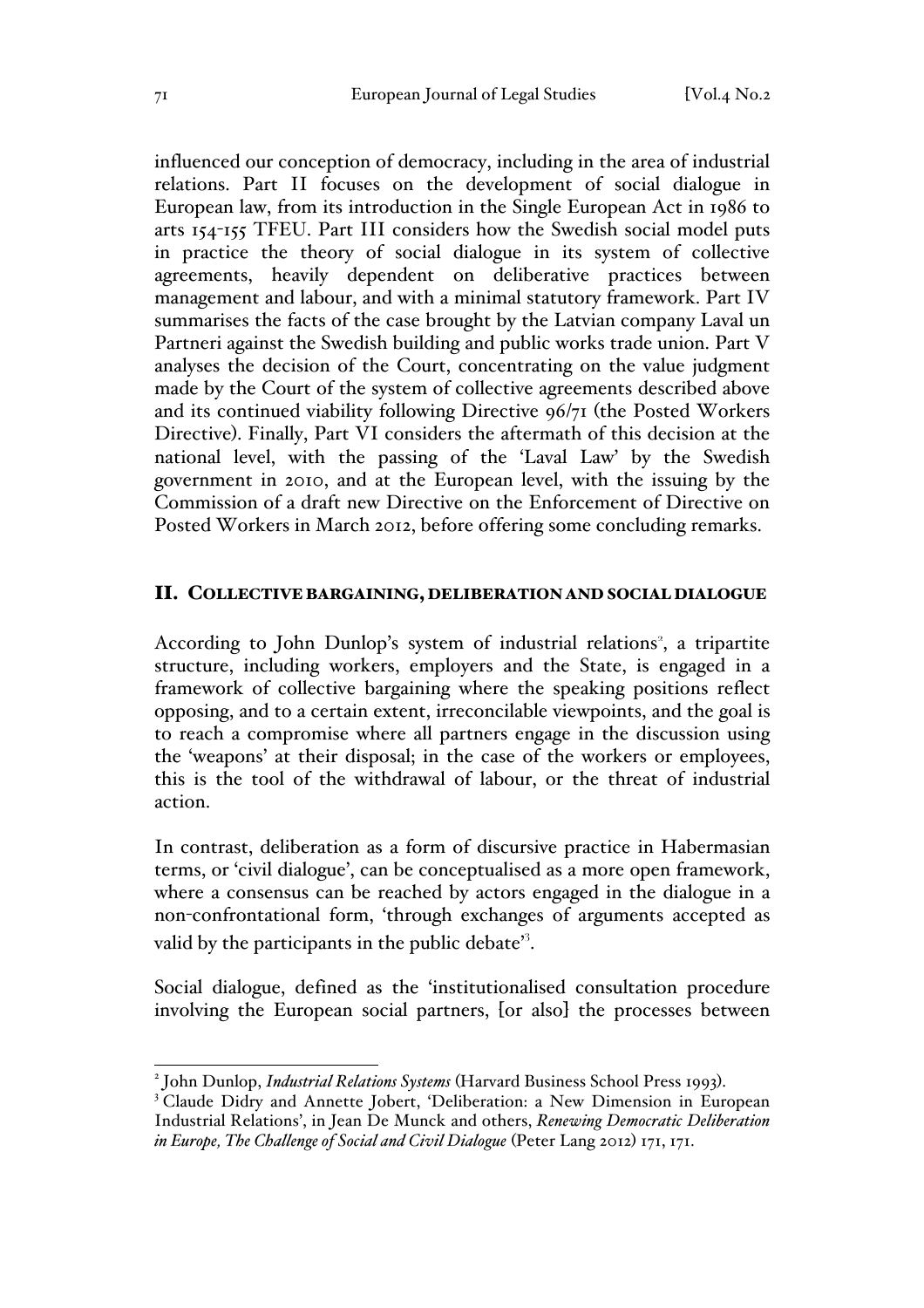social partners at various levels of industrial relations<sup>4</sup>, seems to sit uneasily between these two extremes, sharing elements of both, and, seemingly, failing to provide any of the benefits of its two more established predecessors. Its openness to deliberative processes is coupled with an integrative thrust to the given of the Single Market project to the exclusion of alternative paths, in a misguided effort to accommodate the 'social' to the reality of the market, never the other way around. This logic of commitment, through social dialogue, to a predetermined outcome risks undermining any advantages conferred by the deliberative ethos to the bargaining process $^5$ .

The following table summarises the differences between the frameworks. Attention is called particularly to the difference in mode, means, goals and outcome; in these, social dialogue distinguishes itself by its *soft* nature, with reference to the lack of bindingness of the outcome as well as the way in which deliberation is structured; its *targeted deliberation*, in the sense that the dialogue is not 'free-flowing' but channelled through approved paths and rigidly constructed 'givens'; and its *predetermined consensus*, because the rupture of the framework is not an option, as exemplified by the *outcome*  category, where the potential conflict is neither defused, nor resolved, but simply *denied*.

| <b>FRAME-</b><br><b>WORK</b>          | PARTICI-<br><b>PANTS</b>      | <b>MODE</b> | <b>MEANS</b>             | <b>GOALS</b>                    | <b>OUTCOME</b>                         |
|---------------------------------------|-------------------------------|-------------|--------------------------|---------------------------------|----------------------------------------|
| Collective<br>bargaining              | Employers<br>Workers<br>State | Rigid       | Industrial<br>action     | Compromise                      | Conflict<br>defusal<br>and<br>deferral |
| $\overline{\text{Civil}}$<br>dialogue | All affected<br>parties       | Flexible    | Deliberation             | Freely<br>obtained<br>consensus | Conflict<br>resolution                 |
| Social<br>dialogue                    | Tripartite<br>Оr<br>Bipartite | 'Soft'      | Targeted<br>deliberation | Predetermine<br>d consensus     | Conflict<br>denial                     |

## Table I

### 1. *The Theory – Jürgen Habermas*

The influence of Jürgen Habermas in democratic theory cannot be underestimated. His communicative model provides the testing ground

<sup>&</sup>lt;sup>4</sup> From the Eurofound website, <www.eurofound.europa.eu/>, accessed 12 October 2012.

<sup>&</sup>lt;sup>5</sup> The point is made also by Ruth Dukes and Emilios Christodoulidis, 'Habermas and the European Social Dialogue: Deliberative Democracy as Industrial Democracy?'(2012) 18(4) Industrial LJ 21.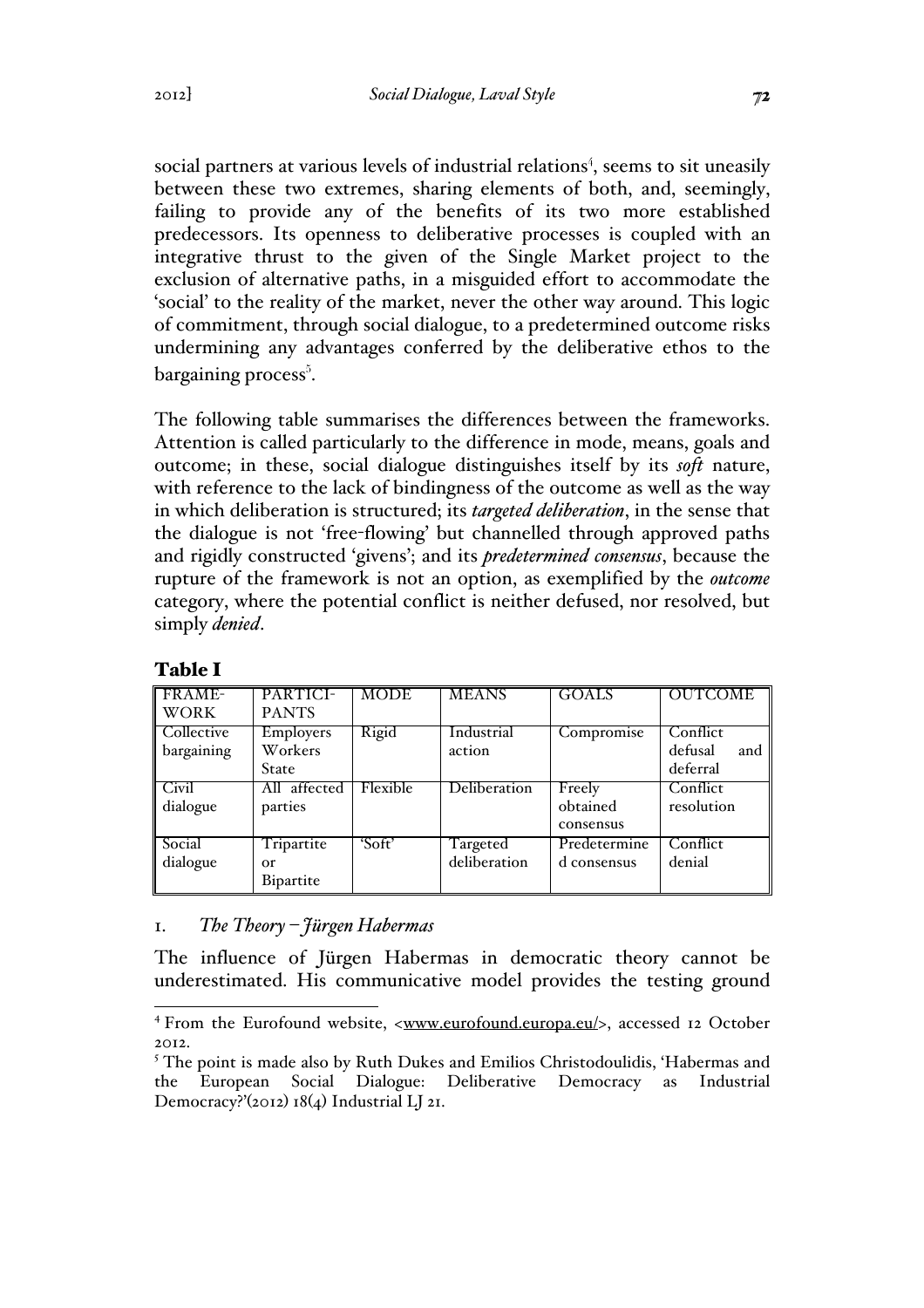and legitimisation tool for normative statements in a democratic context $^6$ . His co-originality theory of private and public autonomy, whereby rights and democracy are seen as reflexively underpinning each other, is in itself dependent on a working framework where discursive practices involve all participants under ideal speech conditions<sup>7</sup>. In these, the openness of the discourse guarantees a democratic outcome and the inclusiveness of the participation results in the development of what he calls the 'social perspective of the first-person plural<sup>28</sup>, in which all affected persons are given a stake in the result of the dialogue and at the same time, bind themselves to that result. Arguably, the bindingness of the result constitutes the problematic element in the model, being more prone to capture. However, in the case of industrial relations, where the expressed *telos* of bargaining between the social partners is defusal or deferral of the conflict by means of a binding agreement, this bindingness is organic to the system<sup>9</sup>, and it is other elements upon which one should concentrate the critical attention, and these are the procedural guarantees and the substantive rights within that procedural framework. Indeed, it is important to note that, in the context of industrial relations, it is crucial not to lose the capacity of the social partners to create binding agreements, and furthermore, not to lose the bargaining tools that allow that bindingness to be established (in the case of workers, the right to undertake industrial action).

Habermas' model of participatory democracy is predicated on three essential elements: an effective framework, equal speaking positions for all participants – effective participation – and openness of outcome. It is not the place here to comprehensively critique the viability of this model, when faced with the relentlessness of predetermined structures and their power to close down possibilities, which is at its strongest precisely in a functioning democratic framework, as counterintuitive as this might seem. Rather, this brief introduction to Habermas' discursive practices theory serves to illustrate the convergence between this theory and the practice in the Swedish model of industrial relations. To my knowledge, this convergence has not been noted before, which is particularly surprising

 <sup>6</sup> Jürgen Habermas, *Between Facts and Norms: Contributions to a Discourse Theory of Law and Democracy* (William Rehg tr, Polity Press 1996). Also, more recently, Jürgen Habermas, *Between Naturalism and Religion* (Ciaran Cronin tr, Polity Press 2008). 7 ibid 118 ff, especially 122; also 106: 'Just those action norms are valid to which all

possibly affected persons could agree as participants in rational discourses'.

ibid 92.

<sup>&</sup>lt;sup>9</sup> As part of the recognition of the fact that the conflict is organic to the model, and therefore necessarily present.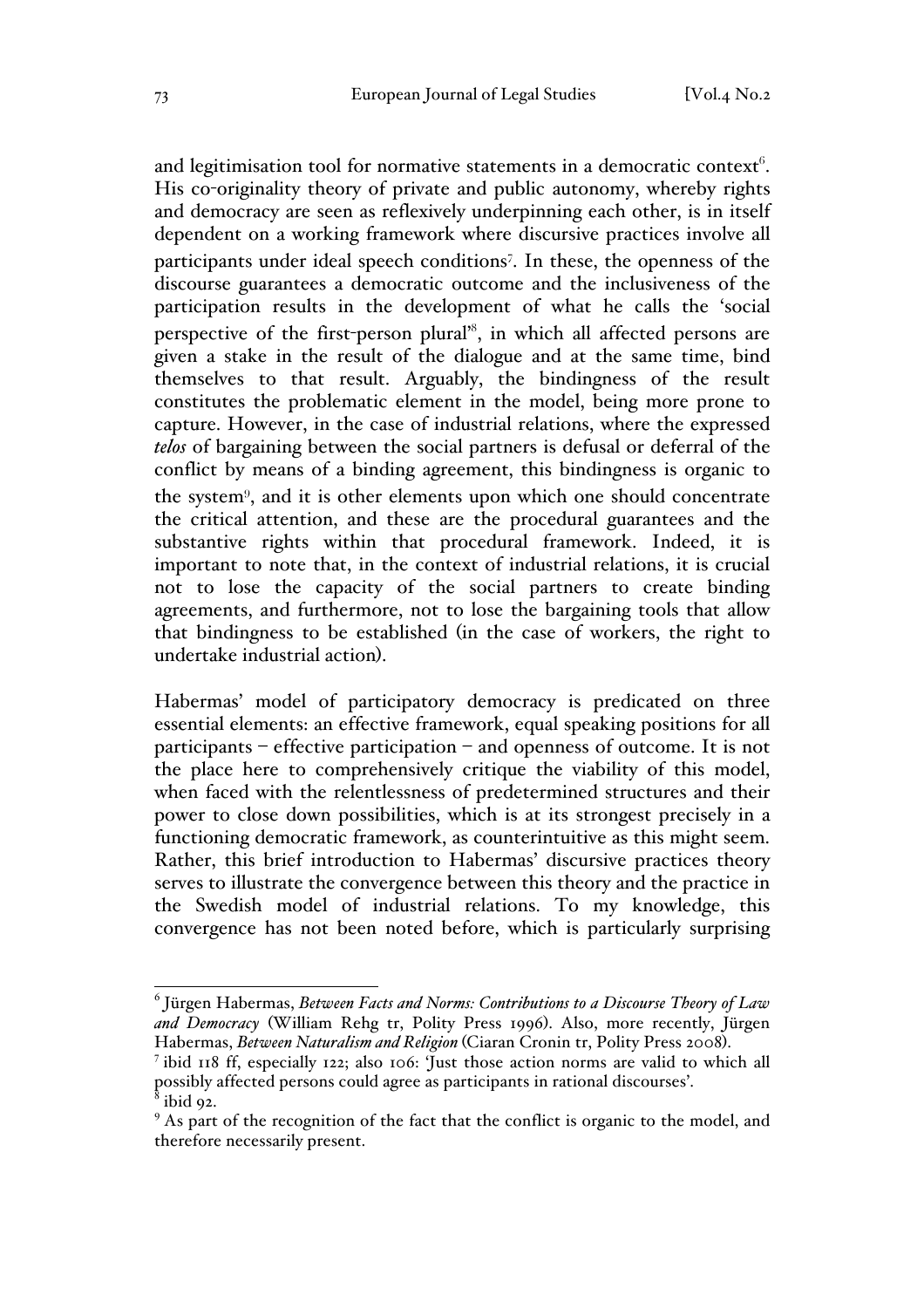given the contractual nature of his co-originality thesis<sup>10</sup>. On the contrary, the influence of his theories on the development of the European Social Dialogue (ESD) is evident and has received much attention".

## 2. *The Practice at EU Level: The European Social Dialogue*

The history of the creation of 'social Europe' as a project in parallel to 'economic Europe' has been interpreted as an exemplification of Karl Polanyi's 'social embeddedness theory', whereby 'the initial decoupling of the economic from the social economic constitution in the design of the integration project and the later strive for competitiveness through the "completion" of the internal market programme can be interpreted as disembedding moves [which] …. provoke countermoves directed at a reembedding of the market<sup>112</sup>.

Others have remarked on the 'dysfunctional relationship' between the European Social Model and the Single Market project<sup>13</sup>; regardless of how ownership of the social is interpreted (as an internal move by the market to pre-empt disruption, or as a genuine countermove, still subject to the risk of appropriation by the market), the development of the European Social Dialogue took place precisely when the social model and the market model came to confront each other in what seemed like a case of binary and irreversible choice.

<sup>&</sup>lt;sup>10</sup> As explicitly stated by Habermas (n 6) 122, referring to '[...] a horizontal association of free and equal persons […] *prior to* any legally organized state authority from whose encroachments citizens would have to protect themselves.'

<sup>&</sup>lt;sup>11</sup> An interesting theoretical approach to ESD, especially in light of the well known controversy between Habermas and Luhmann on societal structures (which started following their joint work in Niklas Luhmann and Jürgen Habermas, *Theory of Society or Social Technology: What Does Systems Research Accomplish*? [Suhrkamp 1971] ) is by Christian Welz, *The European Social Dialogue under Article 138 and 139 of the EC Treaty* (Kluwer Law International 2008). In it, Welz adopts Luhmann's and Teubner's theories in order to argue for ESD to be understood as an autopoietic subsystem of the European Union.

<sup>&</sup>lt;sup>12</sup> Christian Joerges and Florian Rödl, 'On De-formalisation in European Politics and Formalism in European Jurisprudence in Response to the "Social Deficit" of the European Integration Project – Reflections after the Judgments of the ECJ in *Viking* and *Laval*', (2008) 4(1) Hanse Law Review 3; the reference is obviously to Karl Polanyi's seminal work *The Great Transformation: The Political and Economic Origins of Our Time* (Beacon Press 1944).<br><sup>13</sup> John Foster, 'The Single Market and Employment Rights: From a Dysfunctional to

an Abusive Relationship?', Institute of Employment Rights Conference, 21 March 2012, *Developments in European Labour Law.* Thanks to Professor Charles Woolfson for having brought this contribution to my attention.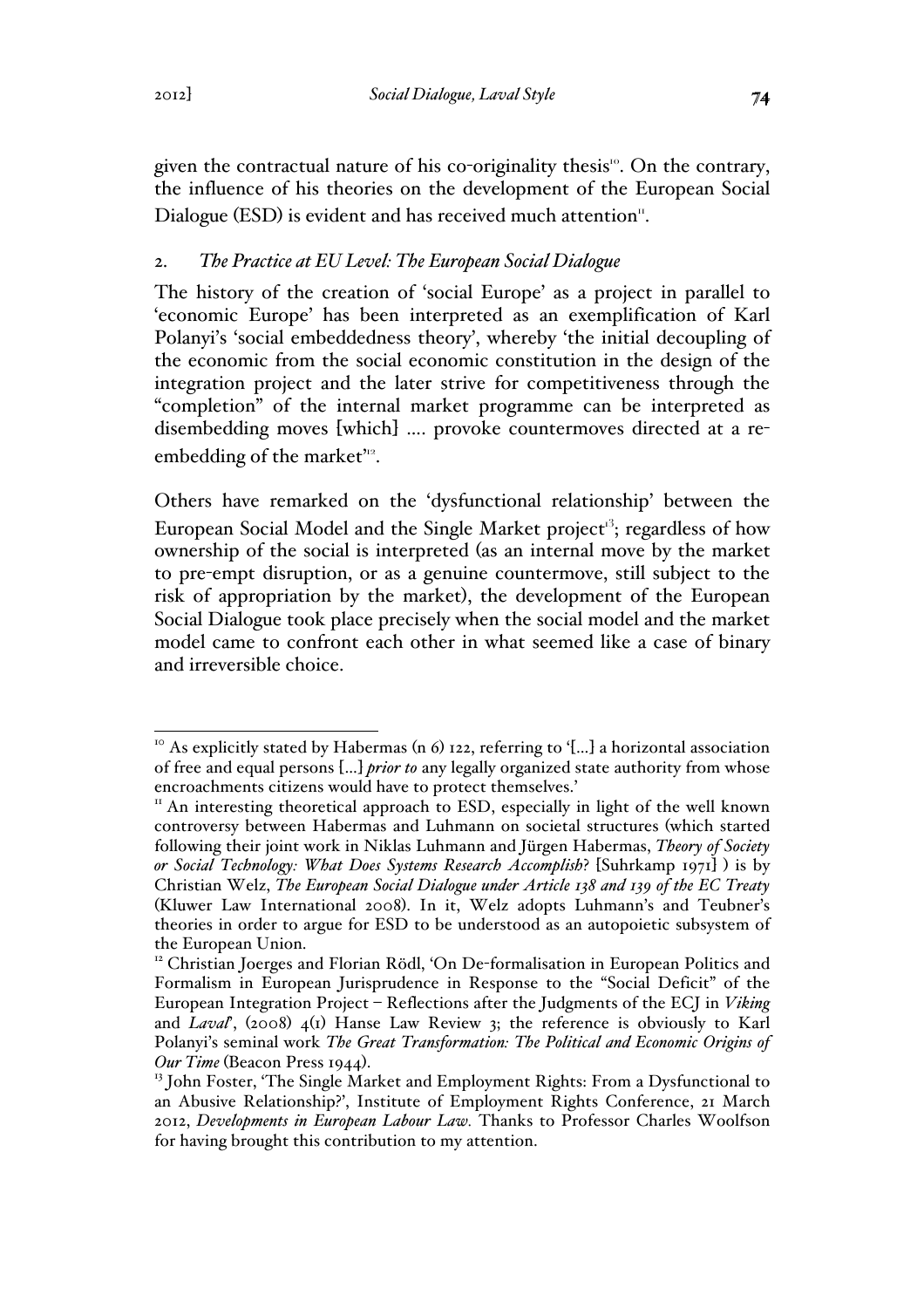It was at the *Val Duchesse* talks, organised by the Delors Commission in 1985, that the ESD between employers and trade unions was launched, under the auspices of the Commission $<sup>14</sup>$ . Shortly thereafter, the ESD was</sup> given statutory presence by art  $2I$  of the Single European Act<sup> $5$ </sup>, which amended the EEC Treaty via the addition of art 118(a) and 118(b). Art 118(a) established the possibility of adopting directives by Qualified Majority Voting<sup> $66$ </sup>; art 118(b) recited as follows:

The Commission shall endeavour to develop the dialogue between management and labour at European level which could, if the two sides consider it desirable, lead to relations based on agreement.

The policy was expanded and embedded further in the Treaties with the Protocol on Social Policy annexed to the Maastricht Treaty<sup>17</sup>, where the ESD is mentioned in art 1 (programmatic article) and arts 3 and 4:

#### Article 3

1. The Commission shall have the task of promoting the consultation of management and labour at Community level and shall take any relevant measure to facilitate their dialogue by ensuring balanced support for the parties.

2. To this end, before submitting proposals in the social policy field, the Commission

shall consult management and labour on the possible direction of Community action.

3. If, after such consultation, the Commission considers Community action advisable, it shall consult management and labour on the content of the envisaged proposal. Management and labour shall forward to the Commission an opinion or, where appropriate, a recommendation.

4. On the occasion of such consultation, management and labour may inform the Commission of their wish to initiate the process provided for in Article 4. The duration of the procedure shall not

<sup>&</sup>lt;sup>14</sup> Information on the Val Duchesse process is available on Eurofound website <www.eurofound.europa.eu> accessed 12 October 2012.

<sup>&</sup>lt;sup>15</sup> Single European Act  $[1987]$  OJ L  $169/1$ .

 $16$  'Article 118A (now Article 137(1) EC) was inserted by the Single European Act, which allowed for qualified majority voting for proposals 'encouraging improvements, especially in the working environment, as regards the health and safety of workers'. From the Eurofound website <www.eurofound.europa.eu/> accessed 12 October 2012.

<sup>&</sup>lt;sup>17</sup> Treaty on European Union Protocol on Social Policy [1992] OJ C191/1.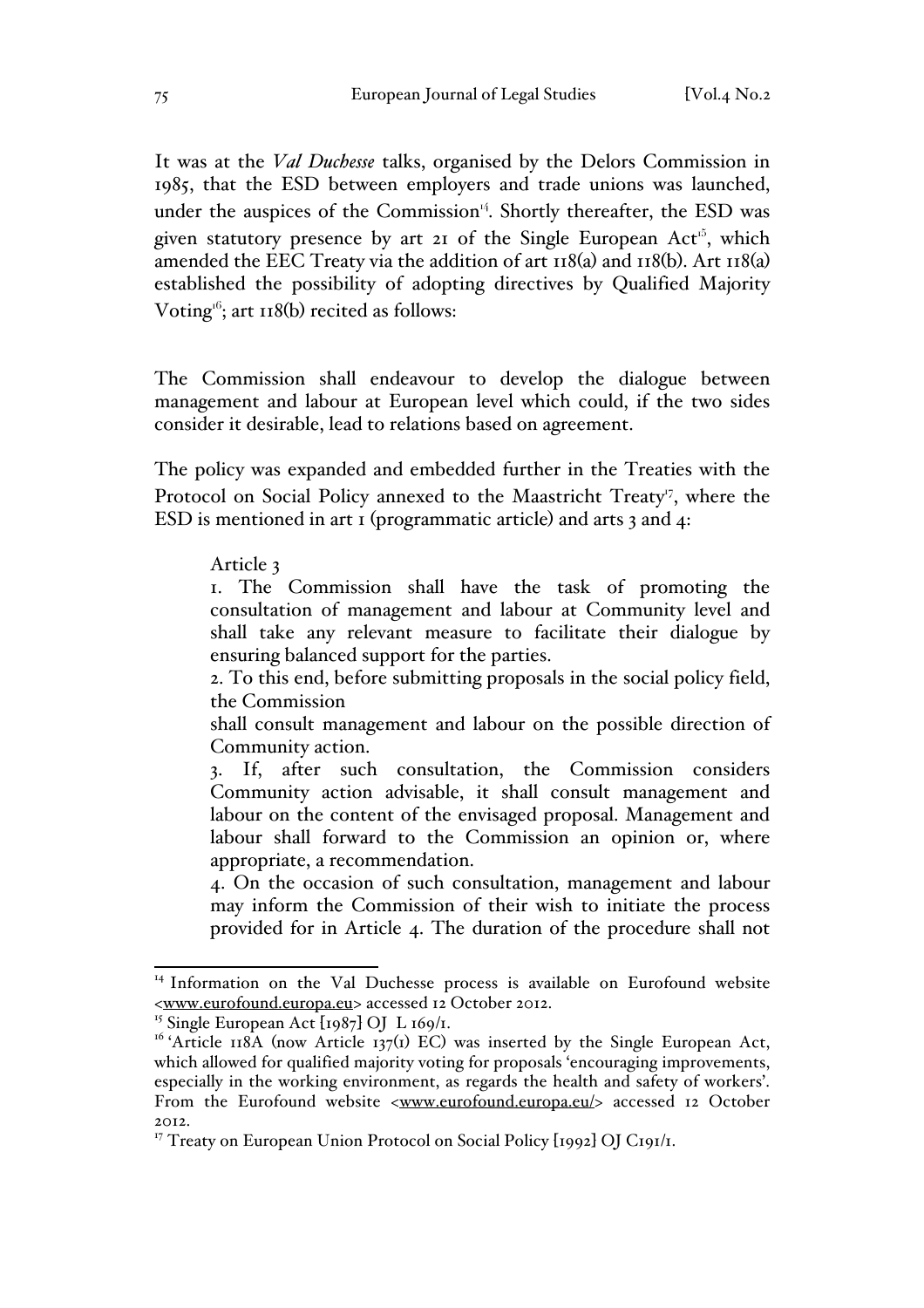exceed nine months, unless the management and labour concerned and the Commission decide jointly to extend it.

Article 4

1. Should management and labour so desire, the dialogue between them at Community level may lead to contractual relations, including agreements.

2. Agreements concluded at Community level shall be implemented either in accordance with the procedures and practices specific to management and labour and the Member States or, in matters covered by Article 2, at the joint request of the signatory parties, by a Council decision on a proposal from the Commission.

The Council shall act by qualified majority, except where the agreement in question contains one or more provisions relating to one of the areas referred to in Article 2(3), in which case it shall act unanimously.

These arts became incorporated in the EC Treaty as arts 138 and 139<sup>18</sup> and are now arts 154 and 155 TFEU<sup>19</sup>.

Since its inception in 1985, the ESD has created a substantial amount of literature dedicated both to its initiatives, including its successes and failures, and to critical reflections and analysis, both country-specific and more general in approach<sup>20</sup>. Issues of process and result intersect with domestic patterns of industrial relations, raising several questions: what is ESD for, and how is it supposed to interact with national models? Are we confronted with substitution, where ESD comes to replace industrial relations conducted at the domestic level, or validate them at the European level, or something else? This article is premised on the assumption that the Swedish model of industrial relations successfully accomplishes what Habermas envisioned as the function of discursive practices in guaranteeing a democratic outcome in the shadow of the law. The assumption holds, one would like to think, if there is a balance between the democratic nature of the discursive practices and the framing and the binding provided by the law. Crucial for this balance is that the discursive practices cannot just be a procedural value, but have to have substantive content, and that this has to be reflexively present at practice

<sup>&</sup>lt;sup>18</sup> Treaty Establishing the European Community [2006] OJ C321 E/5.<br><sup>19</sup> Treaty on the Functioning of the European Union [2010] OJ C83/49.

 $10<sup>20</sup>$  The output is considerable: 'institutional' information is available from several EU websites, such as <www.eurofound.europa.eu>, and <http://ec.europa.eu> accessed 12 October 2012; a recent study by the Policy Department of the DG for Internal Policies was published in 2011, *Cross-border Collective Bargaining and Transnational Social Dialogue*, IP/A/EMPL/ST/2010-06; see also Welz (n 12) and Jean De Munck and others  $(n, 3)$ .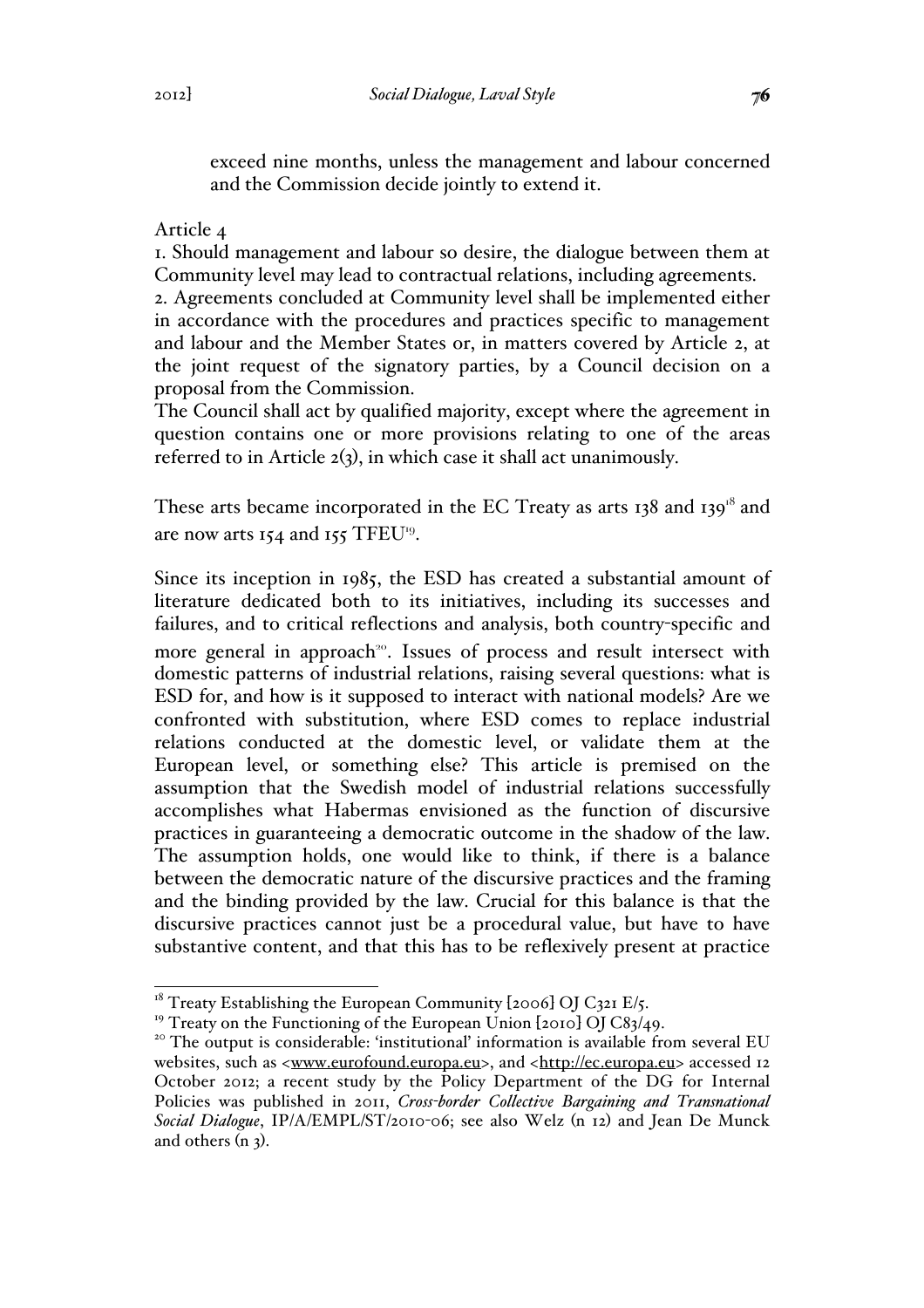level: in other words, the social partners have to have the power to determine the content of the binding rules, and they have to be aware of this power<sup>21</sup>. For now, it will suffice to note that, with all its limitations, in the Swedish model this substantive reflexive power is conferred on the social partners.

### III. THE SWEDISH SOCIAL MODEL

The Swedish model of industrial relations is based on a collective agreements framework with a robust procedural structure and extensive powers granted to the social partners to come to collective decisions as to their substantive rights and obligations under private law contracts, with minimal legislative involvement<sup>22</sup>. The *telos* of this model is exemplified by the absence of a law on minimum wage in Sweden, since the rate of pay is agreed within the collective agreements negotiated by the employers and trade unions at the sectoral level. The main statutory provisions are contained in the 1974 Employment Protection Act (LAS) and the 1976 Codetermination Act  $(MBL)^{23}$ , and include the obligation to maintain 'industrial peace' when a collective agreement is entered into (s 41 MBL). These pieces of 1970s legislation have been seen as an attempt to crystallise in statutory form (and therefore constitutionalise) certain substantive and procedural advantages for unions, while maintaining the traditional system of collective negotiated agreements  $44$ . Collective agreements are applicable to trade union members directly (in Sweden about 70% of workers belong to a trade union and 90% of working relationships are covered by a collective agreement  $25$ ) and indirectly

 $21$  I am here conflating authorship, as intended by Habermas (n 6) 120, and power in the sense of creative legislative power.

<sup>&</sup>lt;sup>22</sup> For a historical review, see Ole Hasselbach, 'The Roots – the History of Nordic Labour Law', (2002) 43 Scandinavian Studies in Law 11.

<sup>23</sup> The *Lag om Anställningsskydd* (*Official Gazette* 1982:80) and the *Medbestämmandelagen* (*Official Gazette* 1976:580). <sup>24</sup> Hasselbalch (n 23) 32. A divergent look at the history of social relations in Sweden

by Svante Nycander, with more emphasis placed on the shift from a model of 'collective *laissez faire*' as described by Otto Kahn-Freund (who believed Sweden to be the most accomplished example of this model), accompanied by the 'spirit of *Saltsjöbaden',* to a much more interventionist and State-led policy, exemplified by the legislative activity of the 1970s. See Svante Nycander, 'Misunderstanding the Swedish Model', in *Collective Bargaining, Discrimination, Social Security and European Integration*: *Papers & Proceedings of the 7th European Regional Congress of the International Society for Labour Law and Social Security Law, Stockholm, September 2002* (Kluwer Law International 2002) 437.

<sup>25</sup> As sources for the data, see *The Swedish Model – The Importance of Collective Agreements in Sweden*, leaflet produced by the Swedish Trade Union Confederation (LO) <www.lo.se> accessed 12 October 2012; and the Report produced by the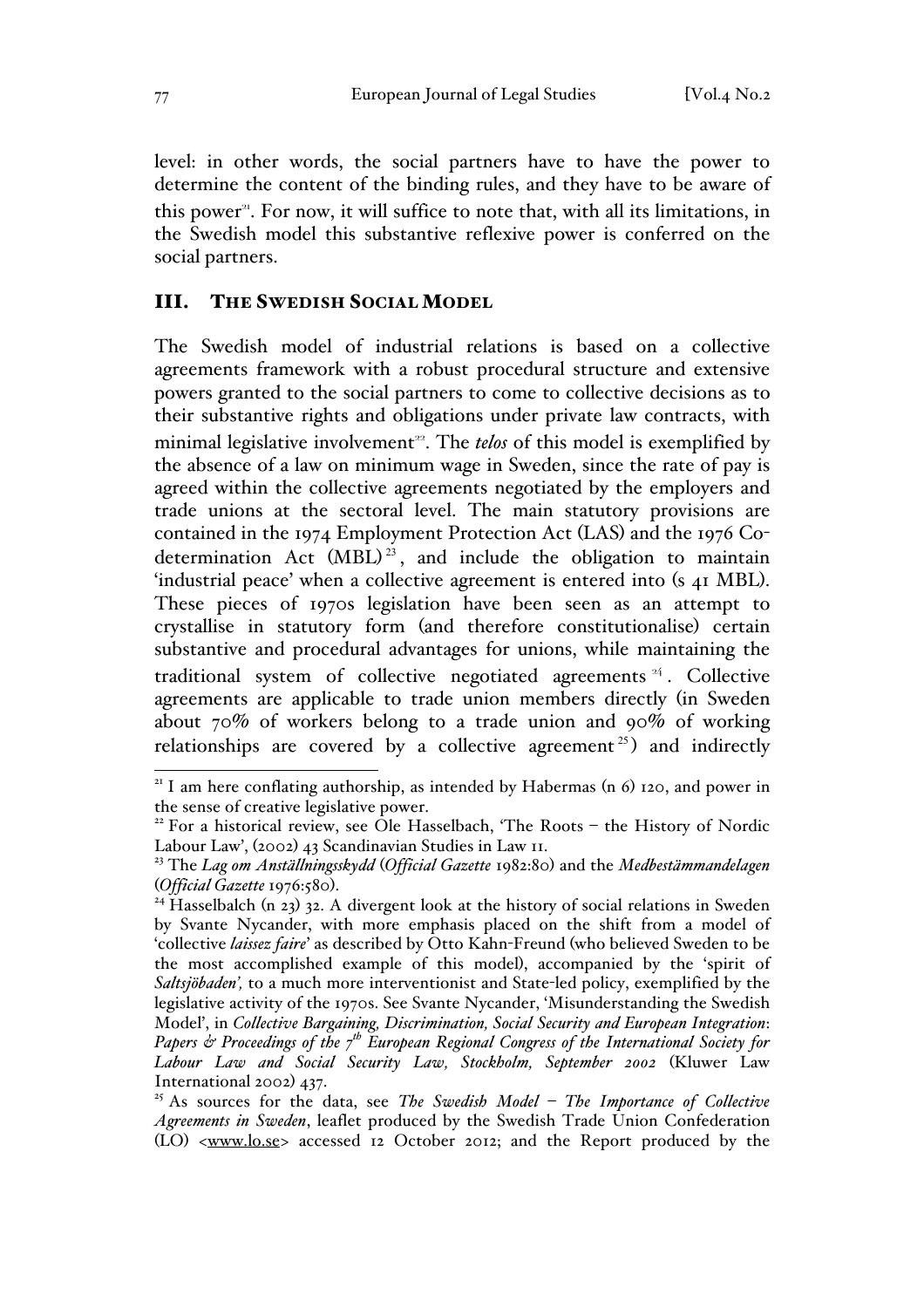through subsidiary agreements to non-unionised workers and employees. Additionally, the social partners enter into basic agreements establishing the procedural rules to be followed in the negotiations; these are modelled on the *Saltsjöbaden Agreement*, signed in 1938 between the then Swedish Employers' Association and the largest Swedish Trade Union Confederation, LO, and still applicable to most negotiated agreements. The law gives the trade unions exclusive powers to conclude agreements and a powerful negotiating tool in the constitutional protection granted to the right to engage in industrial action<sup>26</sup>. Once an agreement is reached, there is, as noted, an obligation on the parties to a social truce. This obligation is given statutory strength in Section 42 MBL:

Employers' or workers' associations shall not be entitled to organise or encourage illegal collective action in any way whatsoever. Nor shall they be entitled to participate in any illegal collective action by providing support or in any other way. An association which is itself bound by a collective agreement shall also, in the event of a collective action which its members are preparing to take or are taking, seek to prevent such action or help to bring it to an end.

If any illegal action is taken, third parties shall be prohibited from participating in it.

The Swedish Labour Court (*Arbetsdomstolen*) interpreted para 1 of Section 42 to apply also to industrial action taken in Sweden against foreign undertakings; the judgment<sup>27</sup> concerned a company that owned a ship,  $M/S$ 

Swedish Government, *Action in Response to the Laval Judgment – Summary,* Swedish Government Official Reports, SOU 2008:123. The coverage for the building sector is even higher, with collective agreements covering 96% of workers, of which 77% belonged to a trade union. All data refer to the year 2007. However reassuring or frankly enviable these numbers might seem from a UK perspective, there has been a downward trend, from a high of 85% in the early 1990s to the current numbers, as reported by Charles Woolfson, Christer Thörnqvist and Jeffrey Sommers, "The Swedish Model and the Future of Labour Standards after Laval', (2010) 41(4) Industrial Relations J 333.

<sup>&</sup>lt;sup>26</sup> Ch 2, s 17 of the Swedish Instrument of Government (*Regeringsformen*, the Swedish Constitution): 'A trade union or an employer or employers' association shall be entitled to take industrial action unless otherwise provided in an Act of law or under an agreement'; the Swedish Labour Court (*Arbetsdomstolen*), which acts as a court of last instance for industrial disputes (except where the Court sentence is alleged to be a grave violations of fundamental rights and where recourse to the Constitutional Court might be allowed), has interpreted this provision to apply horizontally and to entail civil liability (*civilrättslig verkan*). Constitutional protection for trade union rights, including the right to industrial action, is not unusual in Europe, as noted by AG Mengozzi in his *Laval* Opinion, paras 31-33.

<sup>27</sup> Britannia Case AD 1989, No 120.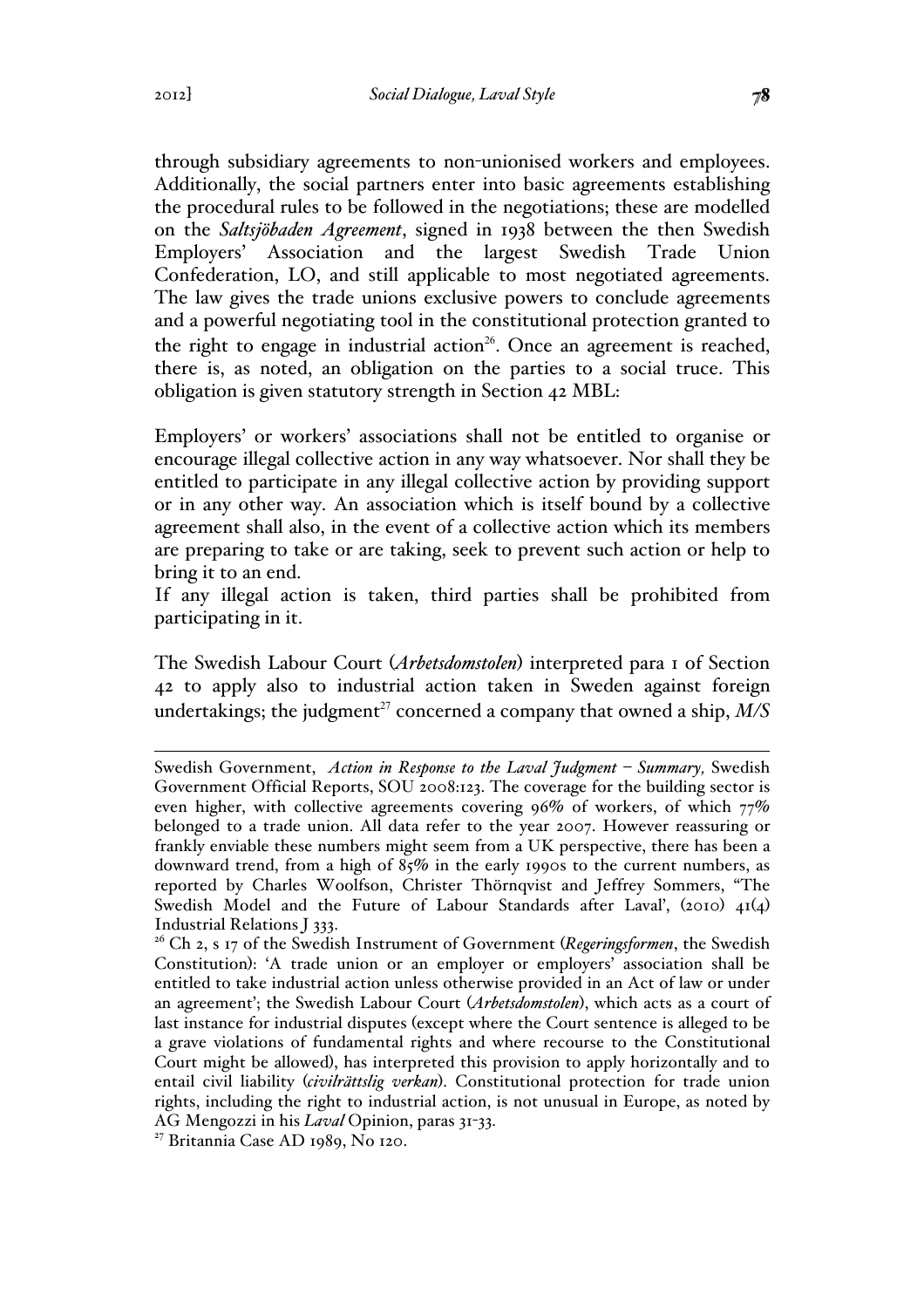*Britannia*, flying a flag of convenience and employing a Filipino crew covered by a collective agreement under Filipino law; the interpretation became known as the *Britannia Principle*. As a consequence of this judgment, the Swedish government immediately approved a legislative amendment to the  $MBL^{28}$ , adding three paragraphs, including a third paragraph to Section 42, to the effect that: 'The provisions of the first two sentences of the first paragraph shall apply only if an association takes collective action by reason of the terms and conditions of employment falling directly within the scope of the present law'<sup>29</sup>. The amendment excluded industrial action against employers having concluded agreements out with Swedish law, effectively allowing industrial action against foreign employers and employers of posted workers covered by collective agreements under the home state law. The amendments became in turn known as *Lex Britannia,* devised by the Swedish parliament as a way to counter the risk of social dumping<sup>30</sup>. This is the same stated purpose of the Posted Workers Directive<sup>31</sup>: the crucial difference is that, in the Swedish model, the social partners, and specifically, the trade unions, are *entrusted*  with the tools necessary to avoid social dumping and maintain fair competition in the Swedish labour market.

### IV. THE LAVAL CASE

<sup>&</sup>lt;sup>28</sup> Official Gazette 1991:681, Government Bill 1990/91: 162.

<sup>&</sup>lt;sup>29</sup> The other two amendments stipulate that a foreign collective agreement that is invalid under foreign law is valid under Swedish law if it complies with the MBL (s 25a) and that later collective agreements will trump an earlier collective agreement

 $10^{\circ}$  As stated in the Government Bill,  $5$ ff.; of particular relevance, in light of the proportionality analysis performed by the ECJ to the detriment of the collective right of industrial action against the individual right of provision of services, the report stated that: 'This regulation [*lex Britannia*] is based on the idea that employment relationships which in no way fall within the scope of the MBL, cannot, reciprocally, be given the special protection it provides. *The starting point must be, rather, the constitutional rules on the freedom and the right to take industrial action*' [emphasis added]. See also Ronnie Eklund, 'A Swedish Perspective on *Laval*', (2008) 29 Comparative Labour L and Policy J 551, 554. Social dumping can be defined as '[the] practice involving the export of goods from a country with weak or poorly enforced labour standards, where the exporter's costs are artificially lower than its competitors in countries with higher standards, hence representing an unfair advantage in international trade.' (Eurofound website <www.eurofound.europa.eu> accessed 12 October 2012).<br><sup>31</sup> See Preamble of Directive  $96/71/EC$  of the European Parliament and of the Council

of 16 December 1996 concerning the posting of workers in the framework of the provision of services.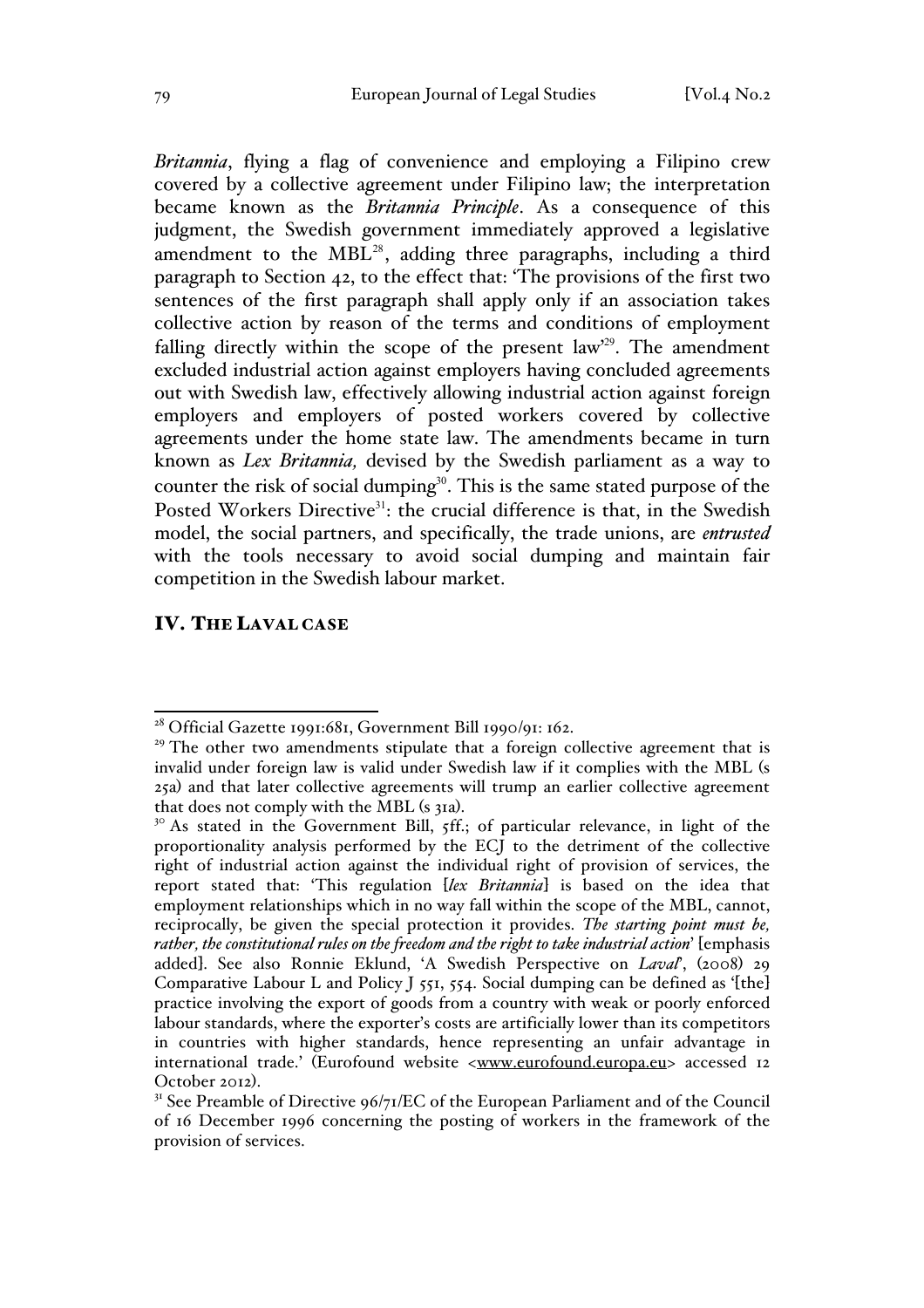## 1. *The Facts*

The facts of the case are well known. Laval un Partneri Ltd (Laval) won a contract for the renovation of a school in Vaxholm, Sweden, through its fully owned Swedish subsidiary L&P Baltic Bygg AB (Baltic). Between May and December 2004, Laval posted 35 Latvian workers to work on the project. In June 2004, Byggettan<sup>32</sup> started negotiations with Laval and Baltic with the intention of entering into a collective agreement for the posted workers. Following the beginning of negotiations, Laval entered into an agreement with all its posted workers<sup>33</sup>. In November 2004, with the negotiations stalling, Byggettan started industrial action against Laval, by blockading the construction site. In December 2004 a conciliation hearing was held at the *Arbetsdomstolen*, in which Laval refused a final offer by Byggettan and requested an interim injunction to stop the industrial action, claiming that it was in violation of arts 12 and 49 EC. The request was refused by the *Arbetsdomstolen* on 22 December 2004. The hearing on the merits took place on 11 March 2005; in it, Laval petitioned the *Arbetsdomstolen* to request a preliminary ruling from the European Court of Justice (the "ECJ" or "the Court") under art 234 EC, in addition to demanding damages from Byggnads and Elektrikerna for a total of SEK 600,000<sup>34</sup>.

## 2. *The Law*

The Swedish legislative framework has been reviewed in Part 3; this section contains a review of the EU and international law applicable to the decision by the Court. The necessary historical background to the applicability of EU legislation to Swedish labour disputes is certainly the position that Sweden took with respect to its own model of social relations when negotiating its accession to the EC in 1994. At the time, Sweden appended a declaration to its accession protocol, to the effect that 'In an exchange of letters between the Kingdom of Sweden and the Commission, [...] the Kingdom of Sweden received assurances with regard to Swedish practice in labour market matters and notably the system of determining

 $32$ <sup>32</sup> The three unions involved in the case were Svenska Byggnadsarbetareförbundet (the Swedish building and public works trade union, "Byggnads"); Svenska Byggnadsarbetareförbundet avdelning1, Byggettan (the local branch of Byggnads, "Byggettan"); and Svenska Elektrikerförbundet (the Swedish electricians' trade union, "Elektrikerna")

 $33$  Byggnads claimed that this agreement was no more than 'a device for the Company to try to avoid signing a Swedish collective agreement' (*Arbetsdomstolen* Judgment no. 49/05, Case no A268/04, Byggnads' submission to the Court). <sup>34</sup> 55,000 GBP at July 2012 exchange rate.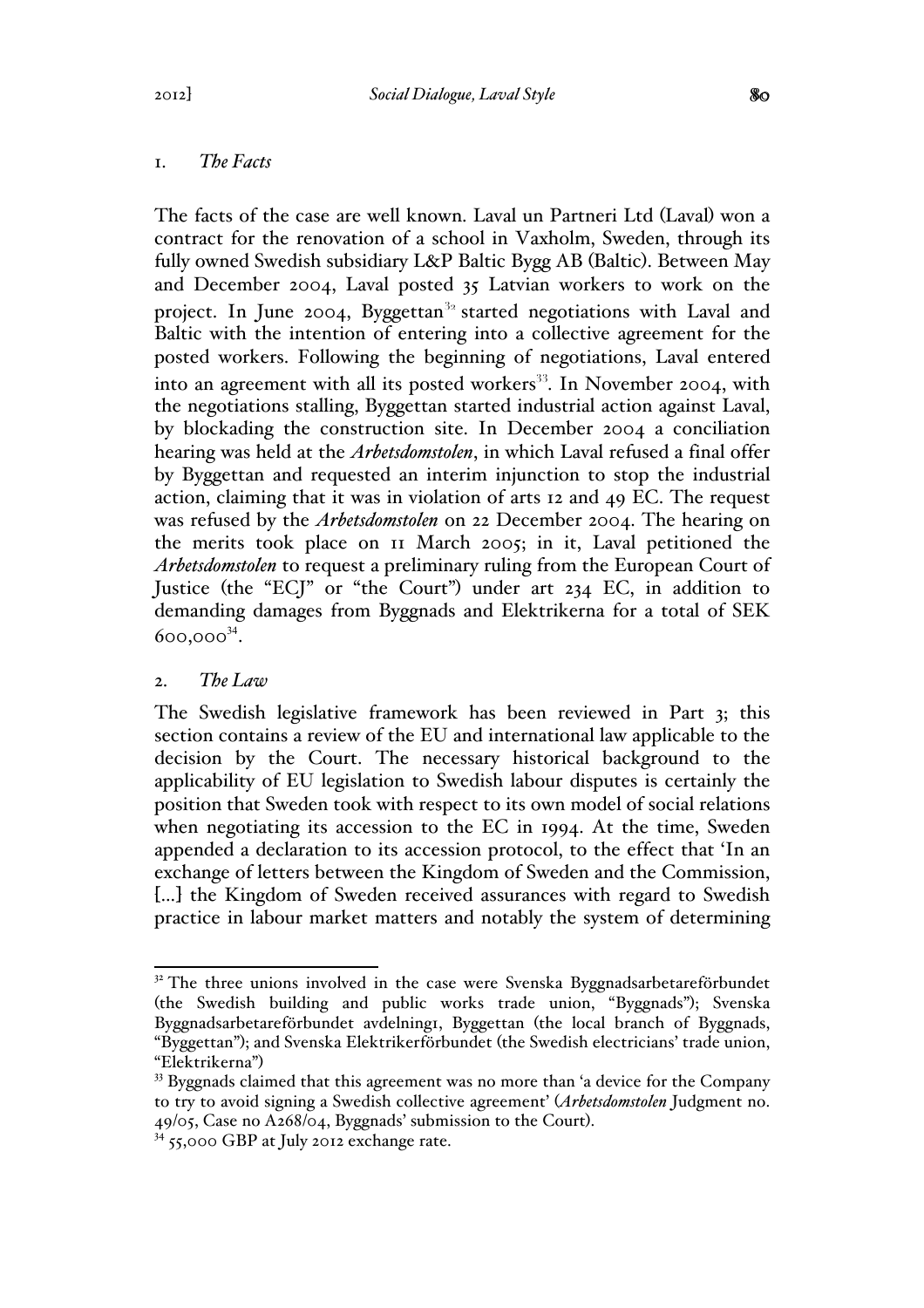condition of work in collective agreements between the social partners<sup>35</sup>. Equally, the *Lex Britannia* already discussed in pt 3 engendered a reaction at the international level, following the Swedish employers' organisation's claim that this law breached ILO's Conventions C.87, C.98 and  $P_{.147}^{36}$ . This claim was rejected both by the Swedish government at the time and eventually by the ILO Committee of Experts (CEACR)<sup>37</sup>; consequently, the ILO reaffirmed the compliance of Swedish labour legislation with internationally-agreed standards.

The 'Posted Workers Directive' was adopted by the Social Affairs Council on 24 September 1996 with the contrary vote of only Portugal and the  $UK^{38}$ ; the Swedish parliament adopted the relevant implementing legislation in May 1999, to the exclusion of collective agreements on pay, as per domestic labour policy<sup>39</sup>. Specifically, Section  $\zeta$  of the Act contains the provisions on the conditions of employment, as per art  $3<sup>(1)</sup>$  of the Directive, which covers the minimum rates of pay at  $3<sub>1</sub>(1)(c)$ .

In a way, the Directive departs from the international private law rules on the applicability of employment contracts for temporarily deployed workers as stipulated in art 6 of the 1980 Rome Convention on the law applicable to contractual obligations<sup>40</sup>, which states that the laws of the

<sup>&</sup>lt;sup>35</sup> Declaration No. 46 by the Kingdom of Sweden on social policy, annexed to the Accession Act of Austria, Finland, Norway and Sweden, OJ C241, 29.8.1994.

 $36$  Freedom of Association and Protection of the Right to Organise (adopted 9 July 1948, entered into force 4 July 1950) 68 UNTS 18; Right to Organise and Collective Bargaining (adopted 1 July 1949, entered into force 18 July 1951) 96 UNTS 258; and Protocol of 1996 to the Minimum Standards of Merchant Shipping Convention (adopted 22 October 1996, entered into force 10 January 2003) 2206 UNTS 106.

<sup>&</sup>lt;sup>37</sup> The complaint was initiated by Swedish representative for employers Johan von Holten at the ILO conference in 1991; the complaint was rejected both by the Swedish government, which distanced itself from it, and by the CEACR; the information is taken from the LO website, <www.lo.se/home/lo/home.nsf/unidView/.../\$file/waxholm.pdf> accessed 12 October 2012.

 $38$  (n 32) Since the Directive was adopted according to Qualified Majority Procedure under art189b EC, there was no power of veto available to the UK and Portugal. The choice of legal base, current arts 53 and 62 TFEU, was made precisely to avoid the necessity of a unanimous vote in the Council; see Paul Davies, 'Posted Workers: Single Market or Protection of National Labour Law Systems' (1997) 34 Common Market L Rev 571.

<sup>39</sup> Act on the Posting of Workers, *Official Gazette* 1999:678, Government Bill 1998/99:90.

 $40^{\circ}$  Council 80/934/EEC: Convention on the law applicable to contractual obligations opened for signature in Rome on 19 June 1980 / Consolidated version CF 498Y0126(03), OJ L266/1.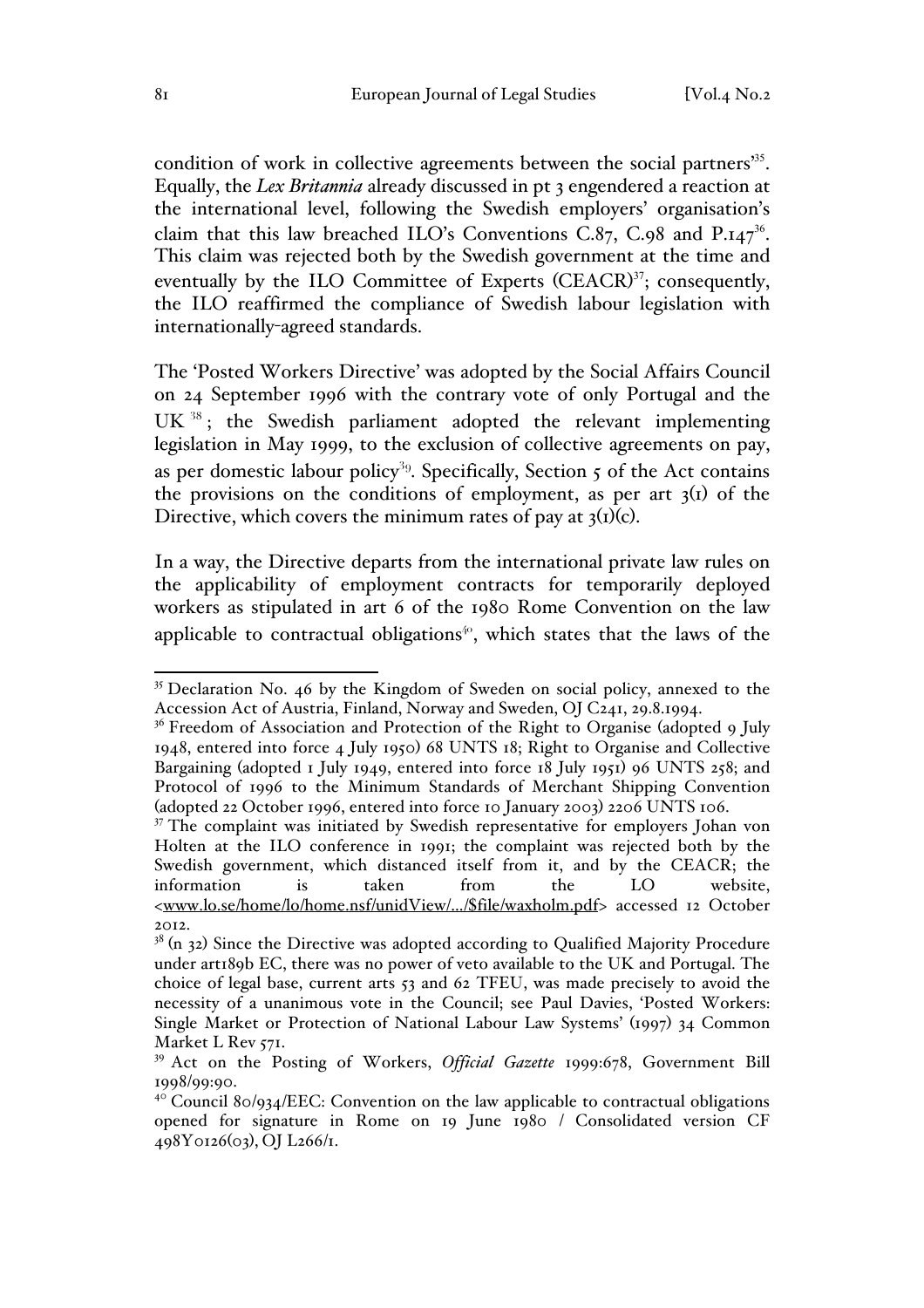country of origin (home country) apply to the employment relationship $4$ . Instead, in order to avoid social dumping and guarantee fair competition in the labour market, the Directive adopts the device of a 'core' of labour guarantees ('a nucleus of mandatory rules for minimum protection'), listed at art 3, as 'laid down by law, regulation or administrative provision, and/or by collective agreement or arbitration awards which have been declared universally applicable'. According to para 8 of the article, this refers to 'collective agreements or arbitration awards which must be observed by all undertakings in the geographical area and in the profession of industry concerned'. Where there is no system for collective agreements of universal application (as is the case in Sweden) the Directive allows for 'collective agreements or arbitration awards which are generally applicable to all similar undertakings in the geographical area and in the profession or industry concerned, and/or collective agreements which have been concluded by the most representative employers' and labour organizations at national level and which are applied throughout national territory', with the proviso that their application will guarantee equal treatment to the undertakings involved.

The Directive was not applicable to the dispute between Laval and the three trade unions, as a consequence of the fact that Directives do not have horizontal direct effect and so cannot be relied upon in a dispute between private parties or create rights and obligations directly enforceable by national courts or by the  $ECI^{\varphi}$ . However, this does not prevent the Court from taking directives into consideration when examining a case, and this the Court did do extensively in its Judgment, nor does it exempt national courts from interpreting their national laws in conformity with EU law, including Directives, therefore ensuring their

 <sup>41</sup> As noted also by Advocate General Mengozzi in his *Laval* Opinion, para 132[which case????]. Conversely, the ECJ had already established in Case C-113/89 *Rush Portuguesa Limitada v Office National d'Immigration* [1990] ECR I-1417, that 'Community law does not preclude Member States from extending their legislation, or collective labour agreements entered into by both sides of industry, to any person who is employed, even temporarily, within their territory [...]'.

 $4<sup>2</sup>$  The applicability of dirs is not as clear cut as the general rule seems to imply; the ECJ has pronounced numerous times on their effect; see mainly Case 41/74 *Van Duyn v Home Office* [1974] *ECR* 1337; Case 148/78 *Pubblico Ministero v Tullio Ratti* [1979] ECR 1629; Case 14/83 *Von Colson and Kamann v Land Nordrhein-Westfalen* [1984] ECR 1891; Case 152/84 *Marshall v Southampton and South-West Hampshire Area Health Authority (Teaching)* [1986] ECR 723; Case C–188/89 *Foster and Others v British Gas plc*  [1990] ECR1-3313; Case C–106/89 *Marleasing SA v La Comercial Internacionale de Alimentacion SA* [1990] ECR 1-4135; Case C–201/02 *The Queen, on the application of Delena Wells v Secretary of State for Transport, Local Government and the Regions* [2004] ECR 1- 723; Cases C–397–403/01 *Pfeiffer and Others v Deutsches Rotes Kreuz, Kreisverband Waldshut eV* [2004] ECR 1-8835.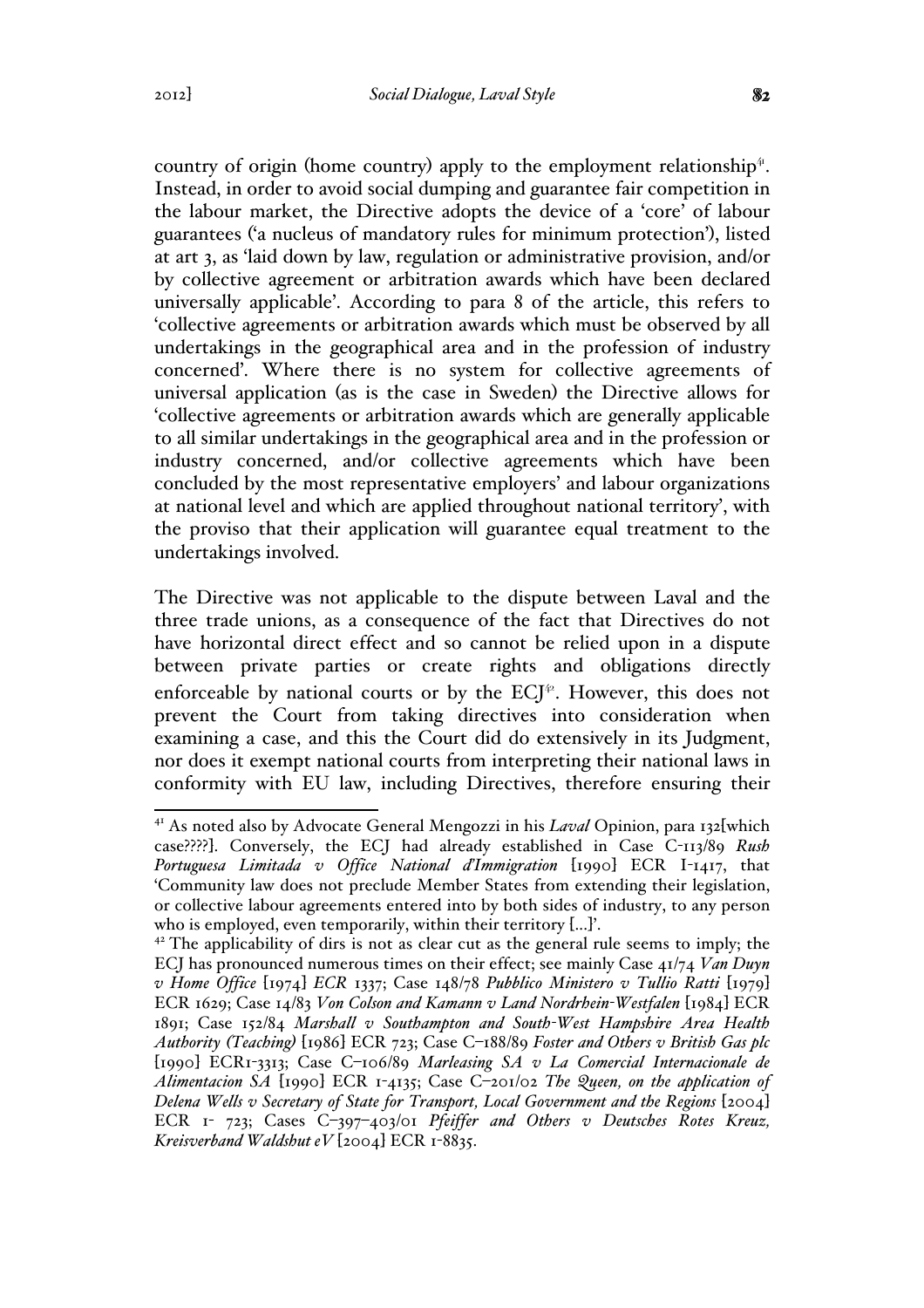indirect effect.

Laval argued that the MBL, and specifically Section  $42(3)$ , was in breach of EU law by discriminating against foreign undertakings and by unlawfully violating the freedom to provide services protected under art 49 EC. Both in the case of the Directive and in the case of art 49, restrictions are allowed either for public policy reasons, or for the protection of a legitimate interest. In both cases, the Court did not accept that the right to engage in collective bargaining between private parties could be affected by a public policy exception, because of the lack of involvement of the State in the Swedish model of industrial relations<sup>43</sup>; nor did they accept that the protection of legitimate interests justified the restrictions imposed by the MBL on the freedom to provide services, judging it disproportionate to attain its scope. The Court set the bar extremely low in its standard of review of the proportionality of the action, by stating that,

'[...] the right of trade unions [...] to take collective action [....] is liable to make it *less attractive,* or more difficult, for such undertakings to carry out construction work in Sweden, and therefore constitutes a restriction on the freedom to provide services within the meaning of Article 49 EC' [emphasis added]<sup>44</sup>.

### V. THE DECISION OF THE COURT

#### 1. *The Background*

The background to the Judgment of the Court is crucial to understanding its outcome. Three elements are worth mentioning: the decision of the *Arbetsdomstolen* to request a preliminary ruling; the opinion given by Advocate General Mengozzi<sup>45</sup>; and the judgment issued by the ECJ only one week previously in *Viking<sup>46</sup>.*

Laval had claimed in its submission to the *Arbetsdomstolen* that the industrial action was unlawful under Section 42(1) of the MBL; additionally, it had claimed that Section 42(3) (the *Lex Britannia*  amendment) constituted a violation of the principle of non-discrimination

 <sup>43</sup> *Laval*, para 84.

<sup>&</sup>lt;sup>44</sup> On the application of proportionality in the context of collective bargaining, see Brian Bercusson, 'The Trade Union Movement and the European Union: Judgment Day' (2007) 13(3) Eur LJ 279, 304.<br><sup>45</sup> Delivered on 23 May 2007.

<sup>&</sup>lt;sup>46</sup> The two cases were joined and the judgment on *Viking* was issued on 11 December 2007.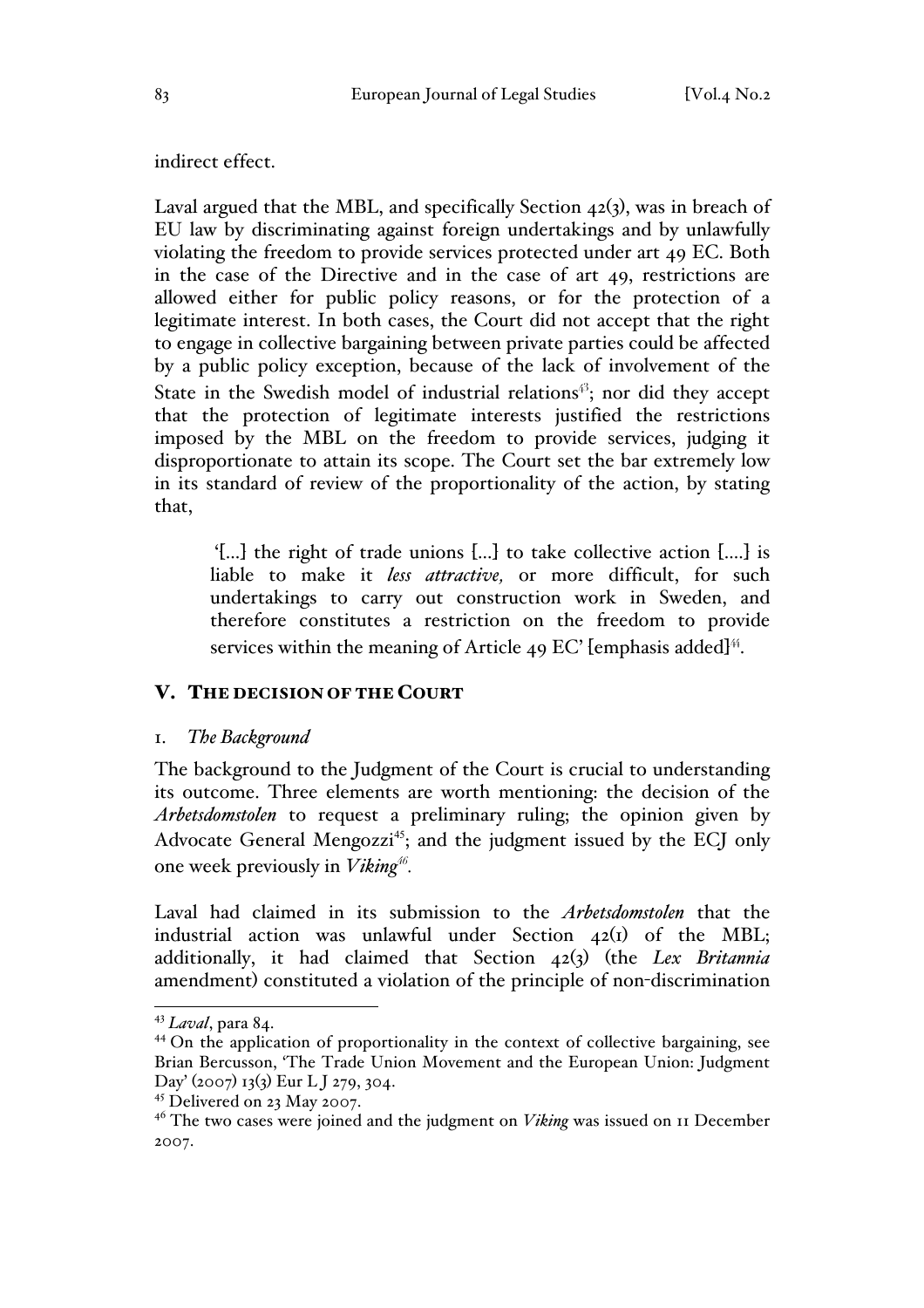on grounds of nationality, protected under art 12 EC, and of the freedom to provide services under art 49 EC and to post workers under the Posted Workers Directive. For its part, Byggnads claimed that, since the right to take industrial action is not regulated at Community level<sup> $47$ </sup>, national governments retained competence in this area, as reiterated in Recital 22 of the Posted Workers Directive. Without prejudice to this, they also claimed that restrictions of art 49 can be justified if undertaken in the public interest (such as measures taken for the protection of employees and to avoid social dumping)<sup>48</sup>. The union claimed that Laval workers had been paid SEK 20-35 per hour and made to work 56 hours per week, in contrast with the union's request of an hourly wage of SEK 145, with a fallback rate of SEK 109 in case of lack of agreement by the parties<sup>49</sup>.

The *Arbetsdomstolen* accepted that the industrial action undertaken by Byggnads was unlawful under Section  $42(i)$  of the MBL; it held however that, Section  $42(3)$  of the same Act being applicable, the industrial action was therefore lawful under Swedish law. On the question of Community law, it accepted the request of a preliminary ruling from the ECJ advanced by the Company in order to clarify the lawfulness of the industrial action under arts 12 and 49 EC and under the Posted Workers Directive. The Company had argued that the Court had competence, notwithstanding art  $137(5)$  EC, to decide the dispute insofar as, first, the industrial action constituted a disproportionate and unlawful restriction of a fundamental freedom and, second, when national law is in conflict with Community law, the latter one takes precedence.

The *Arbetsdomstolen* therefore referred the dispute to the ECJ, seeking clarification on the following two points: 'the issue of the compatibility of the industrial action with the rules on free movement of services and the prohibition against discrimination on the ground of nationality; and, 'the conditions under which legal rules which in practice discriminate against foreign companies carrying out activities temporarily in Sweden with labour from their own country [*lex Britannia*], are compatible with the rules on free movement of services and prohibition against discrimination on grounds of nationality.'

Subsequent to the request for the preliminary ruling, Advocate General

 $47$  As expressly stated in art 137(5) EC.

<sup>48</sup> As established by the ECJ in Case C-164/99 *R. v. Portugaia Construções Limitada* [2002] ECR I-787, para 19.

<sup>&</sup>lt;sup>49</sup> According to interviews granted under condition of anonymity by Laval workers and published by *Byggnadsarbetaren* magazine <www.byggnadsarbetaren.se/> accessed 12 October 2012.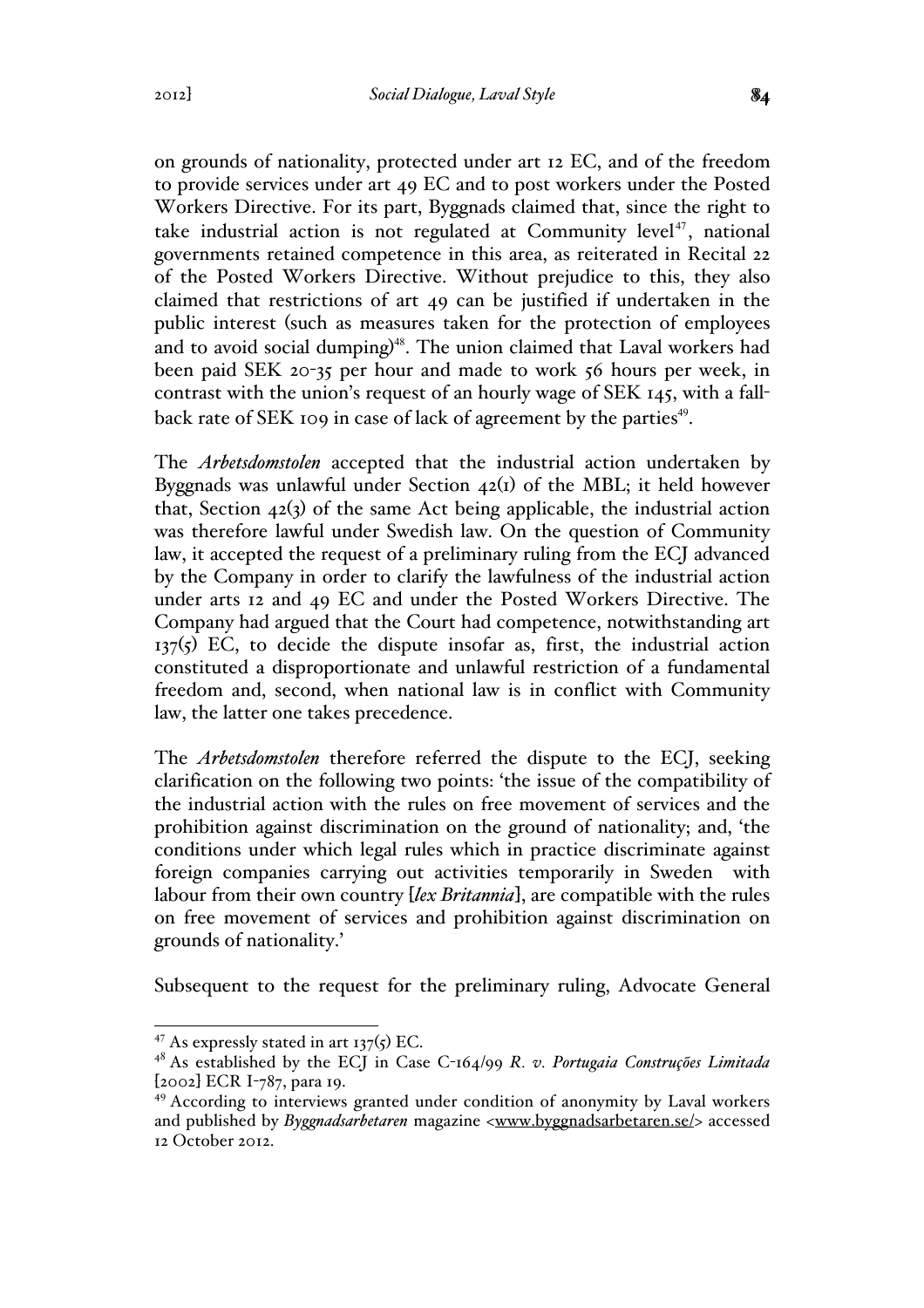(AG) Paolo Mengozzi delivered his Opinion on 23 May 2007. This is not analysed in detail in this article; it is worth noting however that markedly different approach taken by the AG in his analysis of the Swedish model of industrial relations and the weight that this is attributed in drafting the Opinion. To this effect, it will suffice to provide two quotes: the first one is from para 61 of the Opinion, in the Preliminary Observations (Legal Analysis section), where AG Mengozzi states that:

... if the application of the freedoms of movement provided for by the Treaty, in this case the freedom to provide services, were to undermine the very substance of the right to resort to collective action, which is protected as a fundamental right, such application might be regarded as unlawful, even if it pursued an objective in the general interest.

It is clear from this quote that AG Mengozzi does not take as his starting point the presumption that the right to collective action is to be intended as a possible restriction to a fundamental freedom, and therefore has to be proportionate in order to be lawful, which is the approach taken by the Court. Rather, he opines that the fundamental right against which possible restrictions have to be assessed for proportionality is the collective right to industrial action. The approach of the Court is of course dictated by the case as presented, since the Court is asked by the claimant to decide on a breach of the freedom protected in art 49; however it is noticeable that AG Mengozzi seems to at least entertain a possible *categorical approach* to the question posed, where the right to industrial action is found to fall 'outside the scope of the freedoms of movement'<sup>50</sup>, rather than the *balancing approach* used by the ECJ, where inevitably one of the two rights is seen to *cut into* the other one and the role of the Court is to assess the proportionality of this infringement.

It is well known that AG Mengozzi concluded that art 49 did not preclude industrial action to force a foreign employer to accept a collective agreement guaranteeing better conditions for the posted workers, provided the collective action was motivated by public interest goals (inclusive of the prevention of social dumping). I would like to point out another aspect of his Opinion, and specifically his more sophisticated and nuanced understanding of the Swedish social model, as exemplified by para 260:

However, those circumstances [unforeseeable results when entering the negotiations, or excessive wage claims] are inherent in a system of

<sup>&</sup>lt;sup>50</sup> Para 60. This categorical approach is ultimately rejected in favour of a balancing exercise, paras 78ff of the Opinion.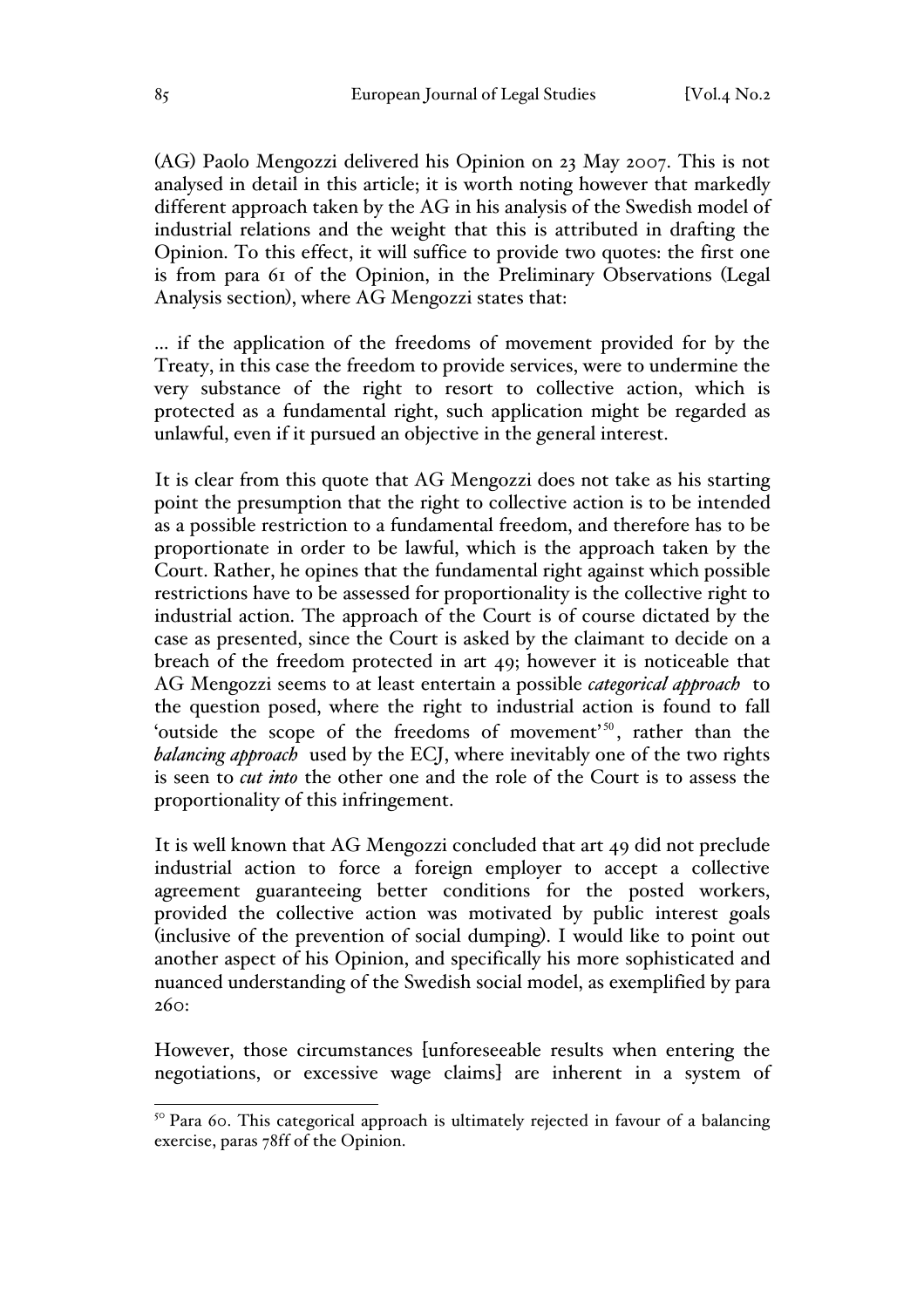collective employment relations *which is based on and favours negotiation between both sides of industry* and, therefore, contractual freedom, rather than intervention by the national legislature [emphasis added]. I do not think that, at its present stage of development, Community law can encroach upon that approach to employment relationships through the application of one of the fundamental freedoms of movement provided for in the Treaty.

It is my argument, and I am not alone in this, that this encroachment was precisely the strategic decision undertaken by the Court and further, that in order to execute this strategy, the Court had to wilfully disregard that very system of social relations even while upholding the rhetoric of social dialogue $51$ .

Finally, the *Laval* Judgment has to be read in the context of the developing jurisprudence of the Court on the right of collective action, and specifically, *Viking*. As stated in the Introduction, it is not my intention to compare the two cases<sup>52</sup>, and even less, to use them as symbols. But it is nonetheless important to note that the Court did overstep its own mark in delivering the *Laval* Judgment, by arrogating to itself the task of establishing the proportionality of the interference with the fundamental freedom involved, a task that it had left to the national court in *Viking*<sup>53</sup>.

# 2. *The Judgment of the Court*

Many elements of the *Laval* Judgment have created a considerable amount of debate. To start from where we ended in the previous section, the proportionality analysis performed by the Court has been criticised, as downgrading the fundamental right of collective action and representation

<sup>&</sup>lt;sup>51</sup> See for example para 105 of the Judgment.

 $52$  Both cases have been analysed extensively, including by way of comparison; see Joerges and Rödl (n12); Alain Supiot, 'L'Europe gagnée par « l'économie communiste de marché' Revue du MAUSS permanente (30 janvier 2008), <www.journaldumauss.net/spip.php?article283> accessed 12 October 2012; Norbert Reich, 'Free Movement v. Social Rights in an Enlarged Union – the *Laval* and *Viking*  Cases before the ECJ' (2008) 9(2) German Law Journal 125; Rebecca Zahn, 'The *Viking* and *Laval* Cases in the Context of European Enlargement' (2008) 3 Web Journal of Current Legal Issues <http://webjcli.ncl.ac.uk/2008/issue3/zahn3.html> accessed 12 October 2012; Roger Blanpain and Andrzej Świątkowski (eds.) *The Laval and Viking Cases: Freedom of Services and Establishment v. Industrial Conflict in the European Economic Area and Russia* (Kluwer Law International 2009).<br><sup>53</sup> At para 87 of its Judgment, the Court stated: 'As regards the question of whether

or not the collective action at issue in the main proceedings goes beyond what is necessary to achieve the object pursued, it is for the national court to examine…'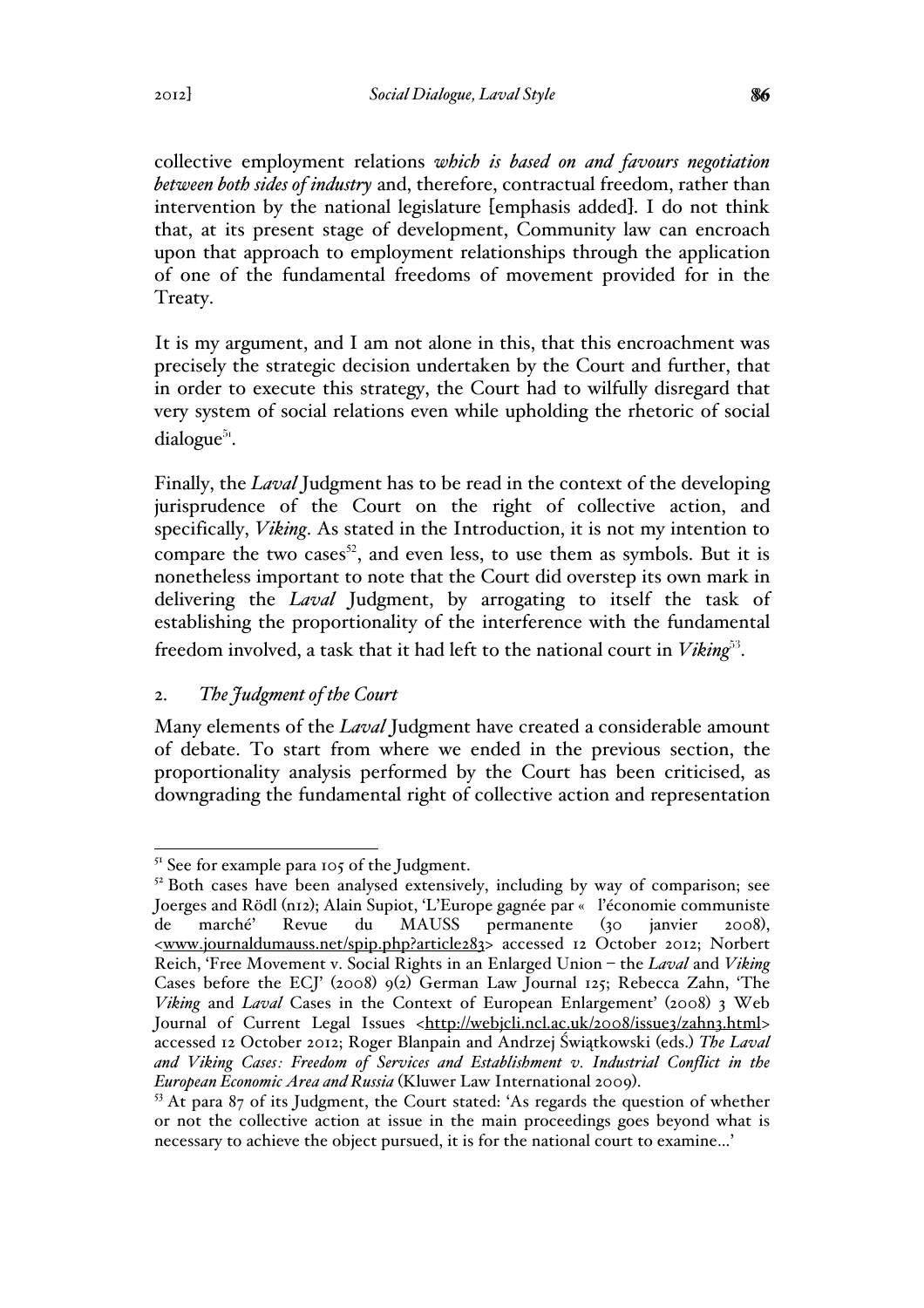to the exercise of the freedom of movement protected by the Treaty $54$ . Equally, the horizontal application of art 49, and the consequent liability of the trade unions for breaches of EU law, has been investigated extensively. *Laval, Viking, Rüffert* and *Luxembourg* have been taken as an authoritative view of the Court on the status of fundamental rights, at least pre-Lisbon, against the four freedoms, and the exemplification of the economic model defended by the Court against social policies, at the European and national level.

This article is investigating the significance of this Judgment through the prism of the discourse of social dialogue at the European level, and how this interacts and cuts across national policies on industrial relations, taking the example of the Swedish system as the one that the Court itself adjudicates upon. To this effect, particular attention will be paid to the language adopted by the Court in explaining the rationale for its decision. A couple of preliminary points need to be made: the first one is the determination of the Court to focus its analysis on the interpretation of the Directive on Posted Workers, which could not be relied upon by Laval in its claim in the Swedish courts. This approach has been 'puzzling' for many authors, but explained by the wish of the Court to 'express its views on the role and interpretation of the Directive<sup>555</sup>; arguably, more is at play here, because effectively, the Directive is used to give substance to the general principle protected by art 49 (freedom to provide services). Second, it has been suggested that the Court transformed the 'floor' provided by the Directive in its nucleus of minimum requirements to a 'ceiling' by making them into the maximum standards instead $^{56}$ ; to this, it is important to add that this is accomplished by effectively tying the principle of freedom of establishment to the specific criteria listed in the Directive, even while defending in principle the sovereign right of States to apply more generous criteria.

The very framing of the Court's decision to the exclusion of any meaningful engagement with the particularity of the Swedish system of industrial relations is evident by the way in which the Court rearticulates

<sup>54</sup> See for example Bercusson (n 43). 55 ACL Davies, 'One Step Forward, Two Steps Back? The *Viking* and *Laval* Cases in the ECJ',  $(2008)$  37(2) Industrial Law Journal 126, 127.

<sup>&</sup>lt;sup>56</sup> Study produced by the EU Parliament, Employment and Social Affairs Department, DG Internal Policies, 'The Impact of the ECJ Judgments on *Viking, Laval, Rüffert* and *Luxembourg* on the Practice of Collective Bargaining and the Effectiveness of Social Action', IP/A/EMPL/ST/2009-11 (May 2010) 7.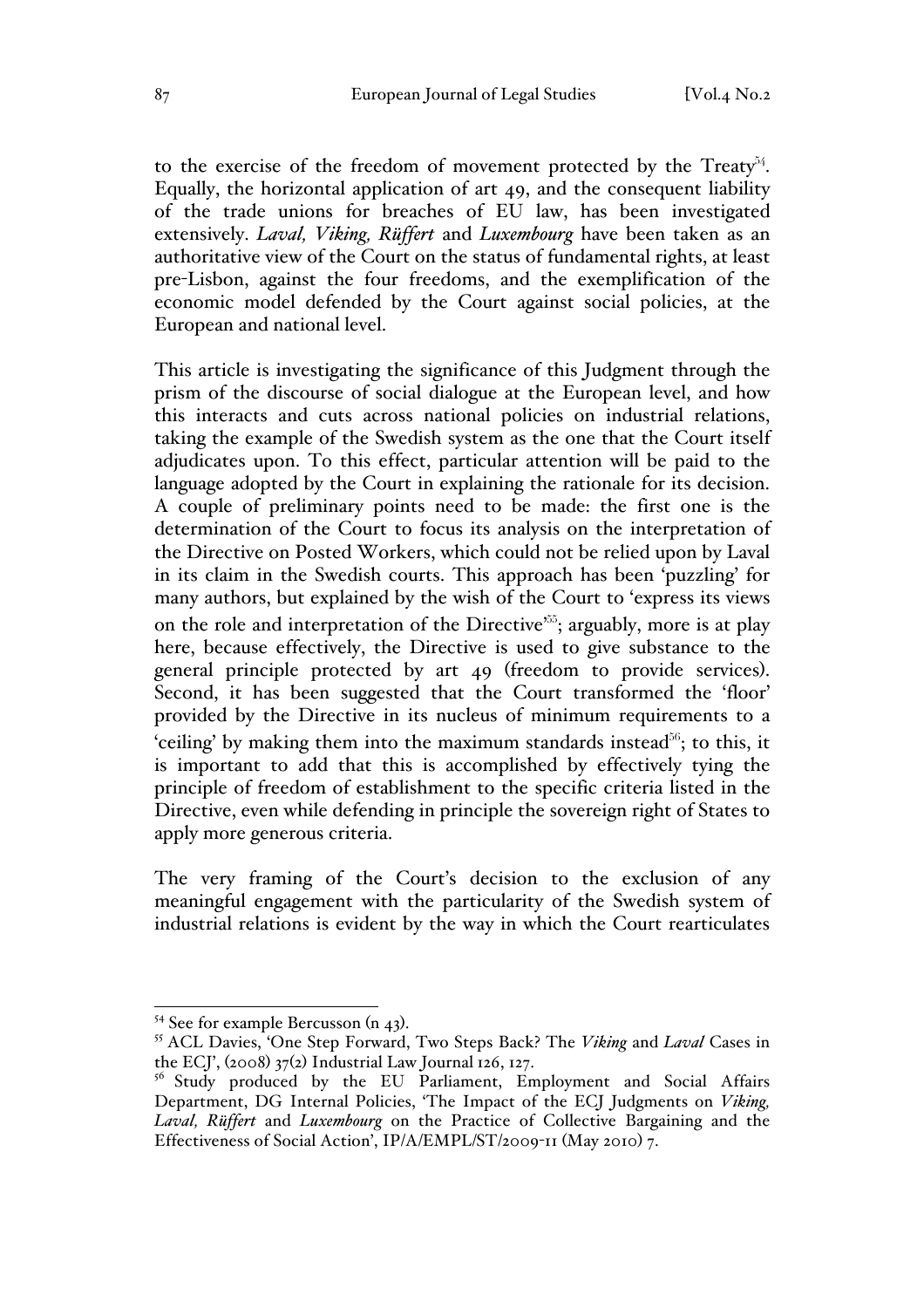the first question posed by the *Arbetsdomstolen* wilfully changing its scope<sup>57</sup>. The *Arbetsdomstolen* had posed the question in these terms:

Is it compatible with EU rules […] for trade unions to attempt, by means of collective action, to force a foreign provider of services to sign a collective agreement in the host country […] if the legislation to implement Directive 96/71 has no express provisions concerning the application of terms and conditions of employment in collective agreements?'<sup>58</sup>

The Court rephrased the question as follows:

The national court's first question must be understood as asking […] whether Articles 12 EC and 49 EC, and Directive 96/71, are to be interpreted as precluding a trade union […] from attempting, by means of collective action in the form of blockading sites […] to force a provider of services established in another Member State to enter into negotiations with it on the rates of pay for posted workers, and to sign a collective agreement, the terms of which lay down [….] *more favourable conditions* than those resulting from the relevant legislative provisions….'<sup>59</sup>.

With this reframing, the Court shifts the focus of the question from the issue of non-discrimination, to that of the freedom to provide services unencumbered by national legislation protective of social rights.

When adopting the implementing legislation for the Posted Workers Directive, the Swedish government had dealt with the requirement of art 3(1) of the Directive not by means of collective agreements applicable *erga omnes* but through the possibility provided by art  $3(8)(2)$ , justifying its approach in the following terms:

Legislating to require posting employers to comply with the applicable collective agreement without creating discrimination against them as compared to Swedish employers who are not required by law so to do would mean that there is actually only way to avoid a declaration of the universal applicability of collective agreements. That is for the legal text to have approximately the same wording as the Directive, namely that posting employers must comply with collective agreements to the same

 <sup>57</sup> As Joergens and Rödl (n12), put it at 16, n 61, 'The Court simply ignores Swedish policy'.

<sup>58</sup> *Laval,* para 41.

<sup>59</sup> *Laval,* para 53.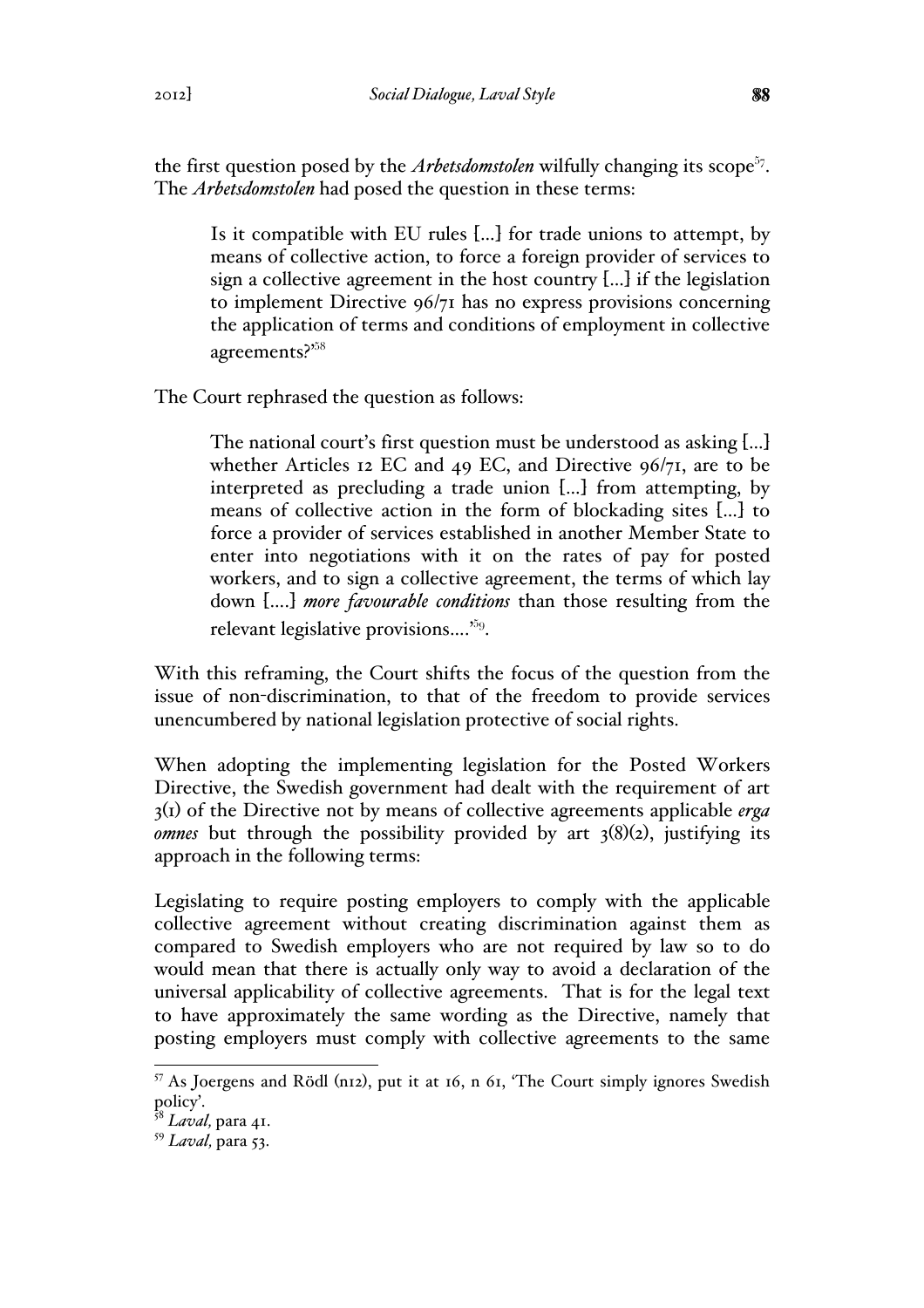extent that Swedish companies in a similar situation do. This would entail always needing to make a comparison of each individual case. Such a solution would obviously seem alien to the Swedish tradition<sup>60</sup>.

In other words, the Posted Workers Directive and its implementation could not be used to determine two different categories of collective agreements under Swedish law, and this was the same rationale underpinning the *Lex Britannia*. However, the intention of the Court is to internationalise collective agreements, and at the same time to deprive the unions of their power to use industrial action as a negotiating tool for anything above the minimum level guaranteed by the Directive. And to do so, it rephrases the question so as to make its focus the *more favourable conditions*, rather than the technical issue raised by the *Arbetsdomstolen* with respect to the applicability of art 3(8) when the law of the host state does not allow for the applicability of collective agreements *erga omnes*.

Once rephrased in the above fashion, it is not difficult for the Court to further its argument on the basis that forcing more favourable conditions is not allowed by the Directive, which only protects the *voluntary* decision by the social partners to enter into more favourable conditions of employment with respect to posted workers. This is a typical move, where the diversity of the speaking positions is masked by the apparent equality of choice. So the Court can state both that Recital 17 of the Directive holds, which states that '[…] the mandatory rules for minimum protection in force in the host country must not prevent the application of terms and conditions of employment which are more favourable to workers' – as well as Recital 22, '[…] this Directive is without prejudice to the law of the Member States concerning collective action to defend the interests of trades and professions' – and contextually decide that 'Article  $3(7)$  of Directive  $96/7<sup>61</sup>$  cannot be interpreted as allowing the host Member State to make the provision of services in its territory conditional on the observance of terms and conditions of employment which go beyond the mandatory rules for minimum protection'. It seems irrelevant to the Court that the Swedish system does nothing of the sort in its legislation, leaving the matter to the social partners<sup>62</sup>. This, it seems, is a freedom too far for the Court. What then remains of the right of industrial action if it can be exercised only to obtain the observance of the minimum standards already

 <sup>60</sup> As cited by the *Arbetsdomstolen* in its Judgment (n 33) 31.

 $61$  Which states that '[p]aragraphs 1 to 6 [on minimum requirements] shall not prevent application of terms and conditions of employment which are more favourable to workers.'

<sup>62</sup> With the proviso that the horizontal application of the *acquis* might require the social partners to be subject to the same rules tying Member States.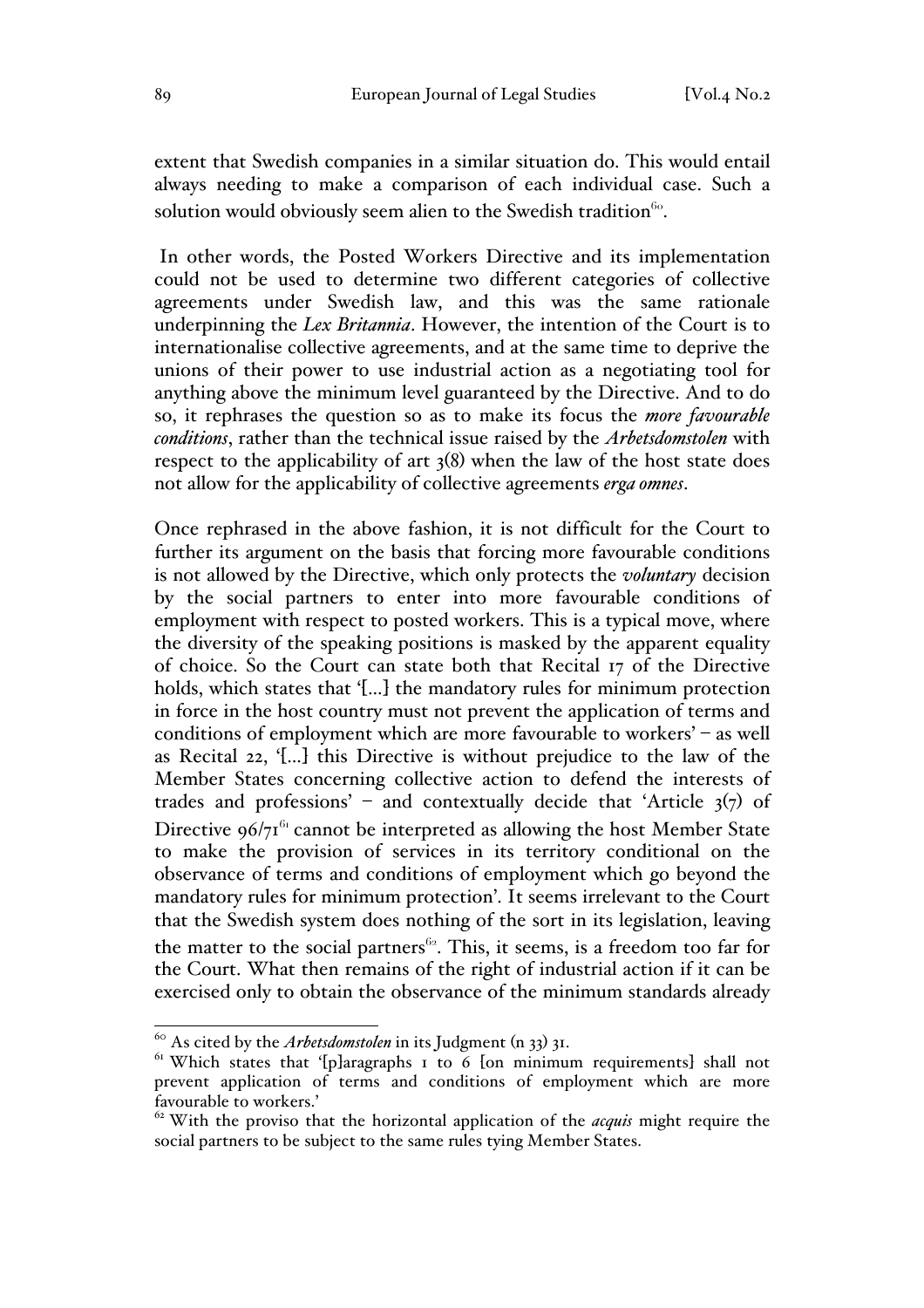guaranteed by the Directive or through its mechanisms?

After effectively depriving the right of collective action of its main function, the Court moves on to question more widely the Swedish system of social dialogue. Let us remind ourselves that, in Habermasian terms, the equality of speaking positions is crucial, and the Court has already dispensed with that. Equally essential is the openness of outcome. AG Mengozzi had remarked, as we had seen, that this is a structural, physiological and unavoidable element of collective bargaining $63$ . If the outcome is predetermined, what is the value of the dialogue? This framing condition depends organically on the 'equality of arms', in the sense that both social partners are equally exposed to the openness of the outcome: the worker as well as the employer enter into pay negotiations in Sweden without certainty of outcome, except two, very important provisos: the rate of pay is supposed to reflect the general rate of pay applicable for a similar job in the same geographical area, and, if an agreement is not reached, the fall-back rate will be applicable (which is probably lower than the employees wish to get and higher than the employers want to pay) $64$ . In another blow to meaningful social dialogue, the Court asserts that:

'[…] collective action […] cannot be justified in the light of the public interest objective […] where the negotiations on pay […] form part of a national context characterised by a lack of provisions, of any kind, which are *sufficiently precise and accessible* that they do not render it impossible or excessively difficult in practice for such an undertaking to determine the obligations with which it is required to comply as regards minimum pay[emphasis added]'.

Apart from being a misrepresentation of the Swedish model, because of the two conditions outlined above on pay negotiations, one cannot help but despair for the complete and wilful misunderstanding of bargaining and dialogue in conditions of democracy. The openness *is* the virtue of the system, not its vice $65$ .

 $63$  Para 260 of his Opinion.

 $64$  Eklund (n 30) 552.

 $65$  ibid 551. By doing so the Court is exposing, maybe unwittingly, the hypocrisy of the rhetoric of 'flexicurity' at EU level; see for example, *Towards Common Principles of Flexicurity: more and better jobs through flexibility and security* - Communication from the Commission to the European Parliament, the Council, the European Economic and Social Committee and the Committee of the Regions, adopted on 27 June 2007, COM (2007) 359. Flexicurity, for the Commission, has to include 'flexible and reliable contractual arrangements' (at 20); without irony, the documents notes that: 'Active involvement of social partners is key to ensure that flexicurity delivers benefits for all. It is also essential that all stakeholders involved are prepared to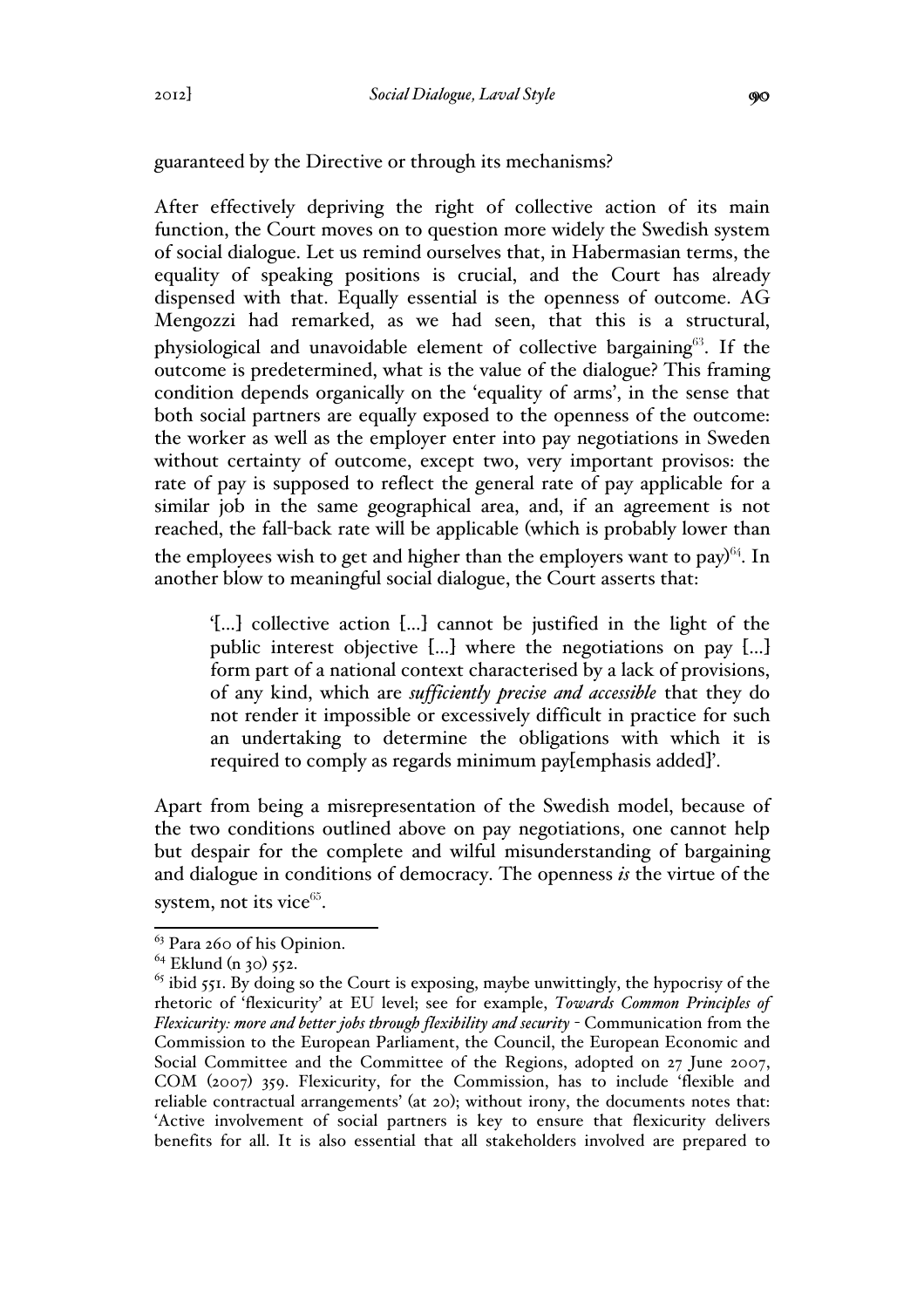And so on to the third element of an effective social dialogue in Habermasian terms, the framework for the dialogue to take place under conditions of equality (procedural equality, as opposed to the substantive equality of speaking positions discussed above). With this, in its answer to the second question posed by the *Arbetsdomstolen*, the Court returns to the issue of discrimination. The framing for social dialogue is in Sweden guaranteed by the MBL, in its post-*lex Britannia* incarnation, designed to guarantee an equal framework for domestic and foreign undertakings with respect to the right to engage in industrial action.

The Court however interprets this rule to the effect that 'collective action is authorised against undertakings bound by a collective agreement subject to the law of another Member State in the same way as such action is authorised against undertakings which are not bound by any collective agreement<sup> $66$ </sup> and finds consequently the rule to be unjustly discriminatory (by equating domestic undertakings that have not entered into a collective agreement with foreign undertakings covered by a foreign collective agreement). This is only half the story; as we know from amended Sections  $42(3)$ ,  $25(4)$  and  $31(4)$  MBL, the rule only applies to collective agreements that violate the MBL. In any case, the *Arbetsdomstolen* clearly stated that 'the industrial action would have been lawful if the Company had been a Swedish company' so that it is neither a question of 'circumvention' nor of 'special treatment'. Furthermore, the *Arbetsdomstolen* clarifies the scope of the MBL amendment to the effect that, since the MBL guarantees a 'social truce' under conditions of respect of the legislation, this privilege cannot be extended to foreign undertakings that do not otherwise respect its provisions. In other words, the Court subverts the very rationale of Section 42 MBL, to guarantee social peace provided negotiations are entered in good faith and within the umbrella (the procedural framing) of the MBL, into a prohibition to engage in industrial action. Stripped of the crucial framing, all that remains, for the Court, is the prohibition to strike once a collective agreement (any collective agreement) is entered into  $67$ . So set adrift from its supporting legislation, the prohibition stands in for the opposite of what it was intended to be, i.e., a consequence of the collective agreement binding in compliance with Swedish law, not a free-standing right to be protected from industrial action and from any duty to engage in

accept and take responsibility for change. Integrated flexicurity policies are often found in countries where the dialogue – and above all the trust - between social partners, and between social partners and public authorities, has played an important role' (at 18). 66 Para 113.

<sup>67</sup> This is apparently the rational underlying the new Lex Laval, see below*.*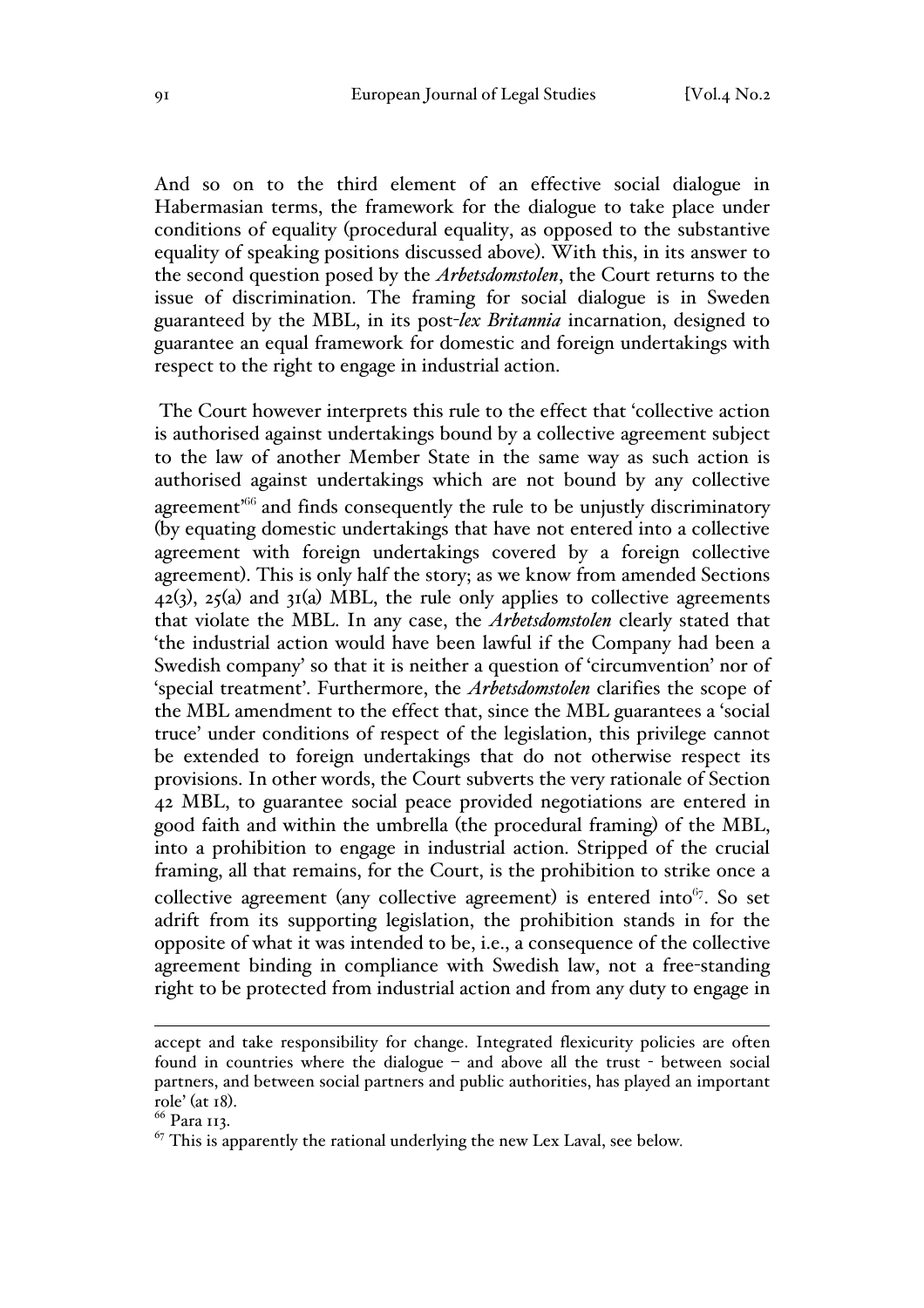social dialogue.

### VI. THE AFTERMATH

The *Laval* Judgment's repercussions were felt at the political level in Sweden, with new legislation being passed; at the domestic legal level, with the Judgment by the *Arbetsdomstolen*<sup>68</sup>; and finally at the EU level, with negotiations on an amended directive on the posting of workers and the initiation of a complaint procedure by the LO and the Swedish Confederation of Professional Employees ("TCO") against Sweden to the European Committee of Social Rights<sup>69</sup>.

As a consequence of the Judgment of the Court, a Committee was appointed by the Swedish government in 2008 [at the time, a centre-right coalition] in order to ascertain what legislative action should be taken, in the form of amendments to the *Lex Britannia* and the Posting of Workers Act; in its report, the Committee clarified the provisions of art  $3(8)(2)$ indent one, whereby, in the absence of *erga omnes* application of collective agreements or arbitration awards, 'Member States may […] base themselves on collective agreements or arbitration awards which are generally applicable to all similar undertakings in the geographical area and in the profession or industry concerned […]'. As for the necessary compliance with art 49, the report suggested that the right to strike in order to determine the employment conditions of posted workers could be retained under the following conditions: the disputed terms and conditions of employment must correspond to the conditions contained in a collective agreement which complies with art  $3(8)(2)$ ; the terms and conditions must '[fall] within the "hard core" of the Posting of Workers Directive' (with the proviso that, as concerns minimum rates of pay, it should be left to the trade unions to determine what constitutes said rate, to the inclusion of overtime etc.); the burden of proof that the condition of employment of the posted workers are equivalent to the conditions demanded by the trade unions rests with the posting employer. Other

 <sup>68</sup> For the domestic repercussions, see in general Mia Rönnmar, '*Laval* returns to Sweden: The Final Judgment of the Swedish Labour Court and Swedish Legislative Reforms' (2010) 39(3) Industrial Law Journal 280; for a very good , and critical, review of the Labour Court's judgment in light of EU law, see Elisa Saccà, 'Nuovi scenari nazionali del caso *Laval*. L'ordinamento svedese tra responsabilità per danno "da sciopero" e innovazioni legislative (indotte)', *Working Papers* Centro Studi di Diritto del Lavoro Europeo "Massimo D'Antona" 86/2010.

<sup>&</sup>lt;sup>69</sup> Complaint No. 85/2012, registered on 27 June 2012, available on the Committee's website,

<sup>&</sup>lt;www.coe.int/t/dghl/monitoring/socialcharter/Complaints/Complaints\_en.asp> accessed 12 October 2012.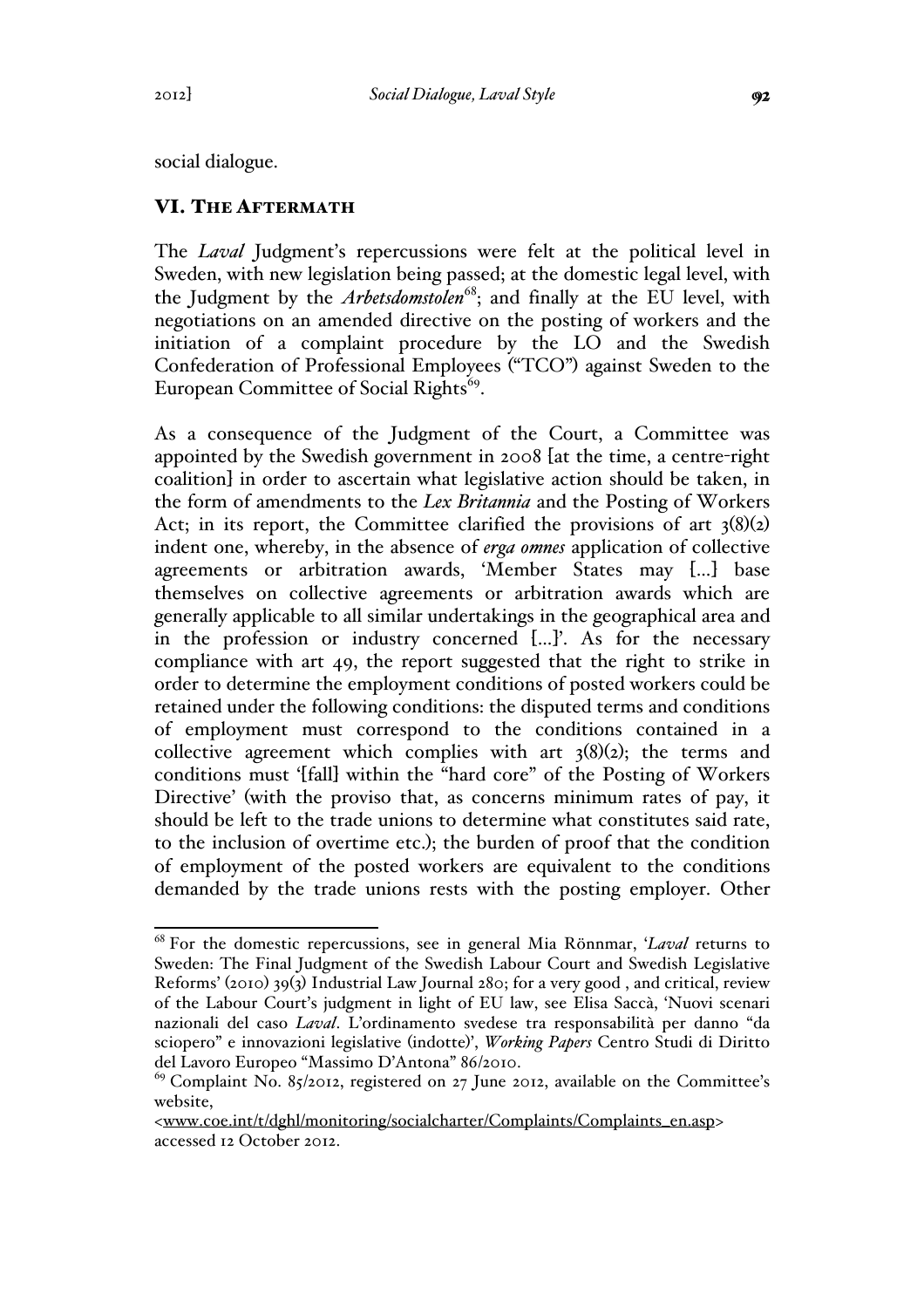procedural amendments were also proposed to improve transparency and communication, always respectful of the principle, at least on paper, that 'the social partners will assume responsibility for [the] proposed regulations satisfying the requirements of Community law'70. The new *Lex Laval*, adopted on 15 April 2010 by the Swedish Parliament, in addition to accepting the proposals of the Commission, qualifies the right to resort to industrial action accordingly, by stating that 'An employees' organisation may not use industrial action to achieve a Swedish collective agreement if an employer can show that the employees are already included in terms and conditions (regardless if stipulated by collective agreement, employment contract or managerial decision) that are at least as good as those in a Swedish central branch agreement.<sup> $71$ </sup> The short paragraph reveals a subtle but fundamental shift from a dialogic model of industrial relations to a situation in which all the partners have to do (and in this case, crucially, the employer) is to show that the working conditions are comparable to the terms agreed at a local level. Not surprisingly, the amendment was immediately criticised by the LO and a request was made for the ILO to examine its compliance with the conventions on the right to union membership and collective negotiations<sup> $72$ </sup>. The Committee in its 2010 Report refers to the case in the following terms: '[…] the omnipresent threat of an action for damages that could bankrupt the union, possible now in the light of the *Viking* and *Laval* judgements, creates a situation where the rights under the Convention cannot be exercised73. This of course raises the question of a possible normative conflict between the obligations arising under the *acquis communitaire* and Sweden's (and the other EU countries) international obligations under the ILO Conventions. Equally, the spectre of fragmentation and normative dissonance has been raised with respect of the jurisprudence of the

 $7^\circ$  Report of the Swedish Government, note 25, 35.

 $7<sup>T</sup>$  Prop 2009/10:48. The new bill amends the Posting of Workers Act by adding Section 5a. Additionally, the *Lex Britannia* could not be applied to any undertaking posting workers to Sweden, including those from outside the EU. An exception of constitutionality was argued for the proposal by the opposition parties, but rejected by the Supreme Court (see Rönnmar (n  $67$ ) 286).<br><sup>72</sup> For a summary of the LO's objections to the Committee, see the text of the

Complaint submitted to the European Committee of Social Rights, note 68, 20). The Committee pronounced on the cases in its Report of the Committee of Experts on the Application of Conventions and Recommendations (2010) ilolex nr  $0.062010$ GBR087; the Report is available on the ILO website,  $\langle$ www.ilo.org/> accessed 12 October 2012; see also Kerstin Ahlberg, 'Will the Lex Laval work?'

<sup>&</sup>lt;sup>73</sup> At 209; this statement was in response to a request raised by the British Airline Pilots' Association (BALPA).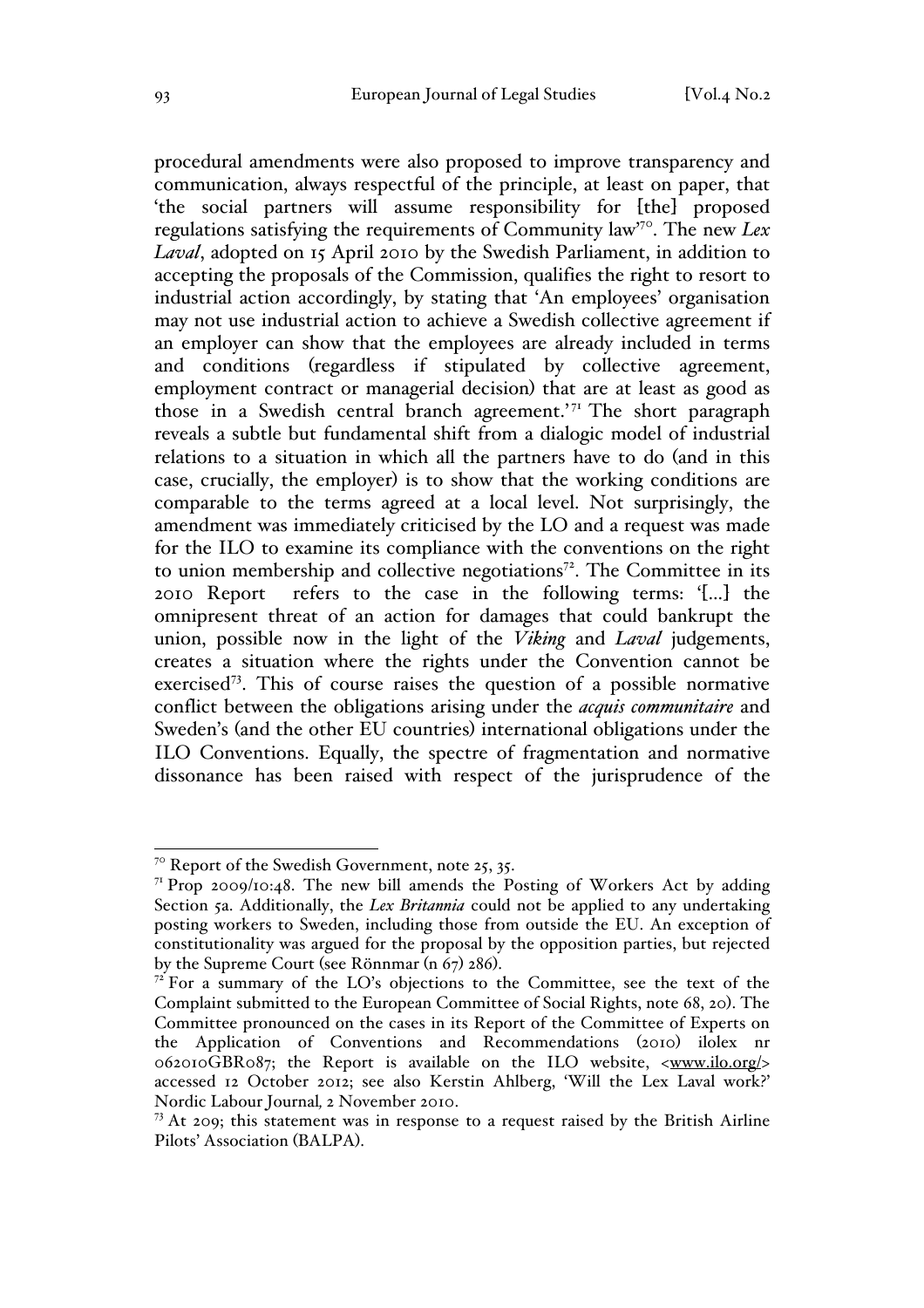European Court of Human Rights on the right of association, which is going in an opposite direction to the ECJ's stance in the *Laval* quartet<sup>74</sup>.

The repercussions extended at the domestic legal level, with a new judgment by the *Arbetsdomstolen*. As a consequence of the preliminary ruling by the ECJ, Laval raised its demand for damages to three million  $SEK<sup>75</sup>$ , while the trade unions argued that there should not be liability for damages resting on the trade unions, as the breach of EU law was attributable to the Swedish State<sup>76</sup>, and in any case the trade unions' action was legal in Swedish law at the time it was taken, questioning the retroactive application of the ECJ's ruling to a dispute between private parties in order to establish civil liability. The *Arbetsdomstolen* disagreed on both grounds (liability for damages under EU law, for violation of art  $49^{77}$ , and under Swedish law, for breach of the  $MBL^{78}$ ), and with the minimum majority required (four judges out of seven) established that the unions were liable, establishing the amount at 700,000 SEK in punitive damages and two million SEK in litigations costs<sup>79</sup>. As noted previously, there is no right of appeal from the *Arbetsdomstolen*, safe for miscarriage of justice resulting from an 'obvious' and 'grave' mistake in law<sup>80</sup>. This the trade unions have done, requesting a ruling from the Supreme Court<sup>81</sup>; the

 <sup>74</sup> *Demir and Baykara v Turkey,* App no 34503/97 (ECtHR 12 November 2008); and *Enerji Yapi-Yol Sen v Turkey*, App no 68959/01 (ECtHR 21 April 2009) reaffirming that the right to strike and collective bargaining is protected under art 11 of the Convention. See Keith Ewing and John Hendy, 'The Dramatic Implications of Demir and Baykara' (2010) 39(1) Industrial Law Journal 2.

 $75283,000$  GBP.

 $76$  Ss 54 and 55 MBL provide the rules on liability for breaches of the MBL; the rules were applied by analogy by the Court to assess the damages for the breach of EU law. <sup>77</sup> Following the case law of the ECJ on horizontal direct effect in the area of competition law, eg Case C-453/99 *Courage Ltd v Bernard Crehan and Bernard Crehan v Courage Ltd and Others* [2001] ECR I-6297 and applying the criteria for Member State liability established in *Brasserie du Pêcheur SA v Bundesrepublik Deutschland and The Queen v Secretary of State for Transport, ex parte: Factortame Ltd and others,* joined Cases C-46/93 and C-48/93 [1996] ECR I-1029. Even in the absence of any precedent on liability for damages for breaches of art 49 by private parties (horizontal direct effect), the *Arbetsdomstolen* did not think it necessary to request a preliminary ruling from the ECJ on this point, even if the parties had request so at the time of the first request for a preliminary ruling in 2005.

<sup>78</sup> As the ECJ had established in its ruling the *Lex Britannia* to be unlawful under art 49 EC, the *Arbetsdomstolen* was bound to apply the *Britannia Principle* instead, under which the industrial action was found to be unlawful, with again ss  $54$  and  $55$  of the MBL applicable for establishing liability and punitive damages.

<sup>79</sup> Niklaas Bruun, 'The Laval case, act III – Sweden's Labour Court rules union must pay high damages, Nordic Labour Journal*,* 12 January 2010. The *Arbetsdomstolen* delivered its judgment on 2 December 2009 (*Arbetsdomstolen* AD 2009:89).<br><sup>80</sup> Note 26.

<sup>&</sup>lt;sup>81</sup> Kerstin Ahlbeg, 'Swedish unions want annulment of Laval judgment', Nordic Labour Journal*,* 18 May 2010.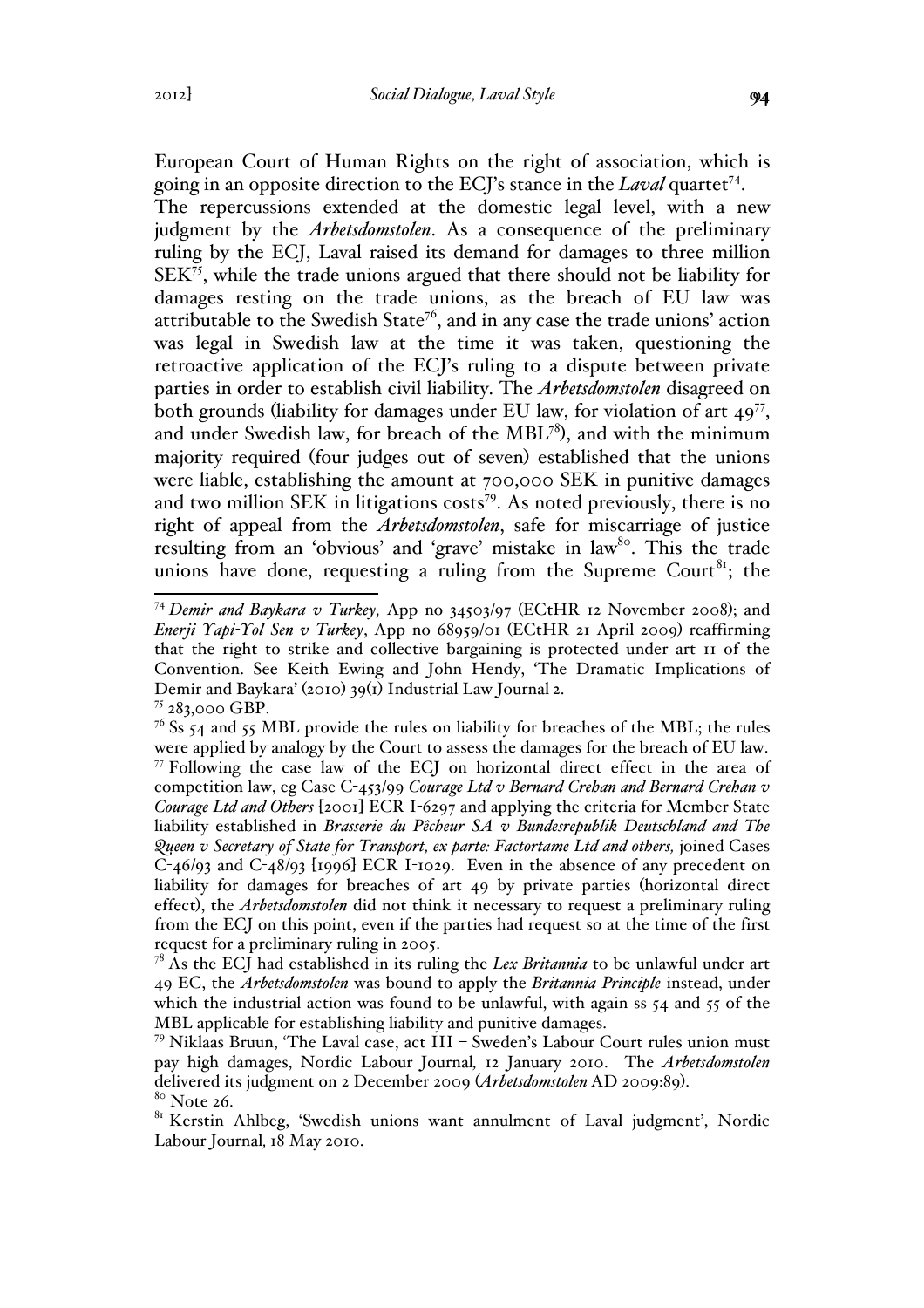Supreme Court, maybe predictably, refused their request<sup>82</sup>. Calls were made for the Swedish State to pay the damages<sup>83</sup>, but they were ultimately paid by the Swedish trade unions to the administrator of the company, Laval having declared bankruptcy. It may be superfluous, in this context, to remark on the chilling effect of the *Arbetsdomstolen* judgment on the right of trade unions to resort to industrial action, given the extension of liability for action deemed legal by the *Arbetsdomstolen* itself at the time it was taken. Suffice to notice that the *Arbetsdomstolen* imposed punitive damages on the trade unions for having failed to predict that their action would have fallen foul of EU law, when the *Arbetsdomstolen* itself was not certain that this was the case, so much so that it refused the demand for an injunction by Laval and it requested a preliminary ruling from the ECJ on that very question. In fact, the *Arbetsdomstolen* was able to impose damages under Swedish law only by disapplying the *Lex Britannia*, which was the object of the second question posed to the ECJ.

The repercussion at the European level include the joint report produced by the European Social Partners at the invitation of the European Commission $84$ , which highlights the chasm between the partners on the assessment of the consequences of the ECJ rulings, with the employers' representative favourably commenting on the interpretation of the ECJ being 'helpful to avoid uncertainty [...] and to assure a ground of fair competition; on their part, ETUC remarked that 'the argument of "legal certainty" cannot be used as an excuse to interfere with the essential

 <sup>82</sup> Kerstin Ahlbeg, 'Curtain fall for the Laval case', Nordic Labour Journal*,* 31 August 2010.

<sup>&</sup>lt;sup>83</sup> The decision to assign liability for punitive damages to the unions for having exercised their right to resort to industrial action disregards the primary characteristic of this right, which is the immunity from civil liability (taking into account that the action was legal under Swedish law, as recognised by the same court in its 2005 judgment). See Tonia Novitz, 'Labour Rights as Human Rights: Implications for Employers' Free Movement in an Enlarged European Union', in Catherine Barnard (ed), (2007) 9 Cambridge Yearbook of European Law 357; Filip Dorssemont, 'The Right to take Collective Action Versus Fundamental Economic Freedoms in the Aftermath of Laval and Viking: Foes are Forever!', in Marc De Vos and Catherine Barnard (eds.), *European Union Internal Market and Labour Law: Friends or Foes?,* (Intersentia 2009) 45. The *Arbetsdomstolen* could have interpreted EU law so as to exclude or limit liability for individuals because the unlawfulness of the action is only the first step to establish liability, and it is not quite clear that damages would have been granted as a matter of EU law; additionally, the Court could have applied s 60 of the MBL, which allows to reduce or waive damages if deemed reasonable under the circumstances.

<sup>84</sup> *Report on joint work of the European social partners on the ECJ rulings in the Viking, Laval, Rüffert and Luxembourg cases*, of 19 March 2010, available on the European Trade Union Confederation ("ETUC") website <www.etuc.org/> accessed 12 October 2012.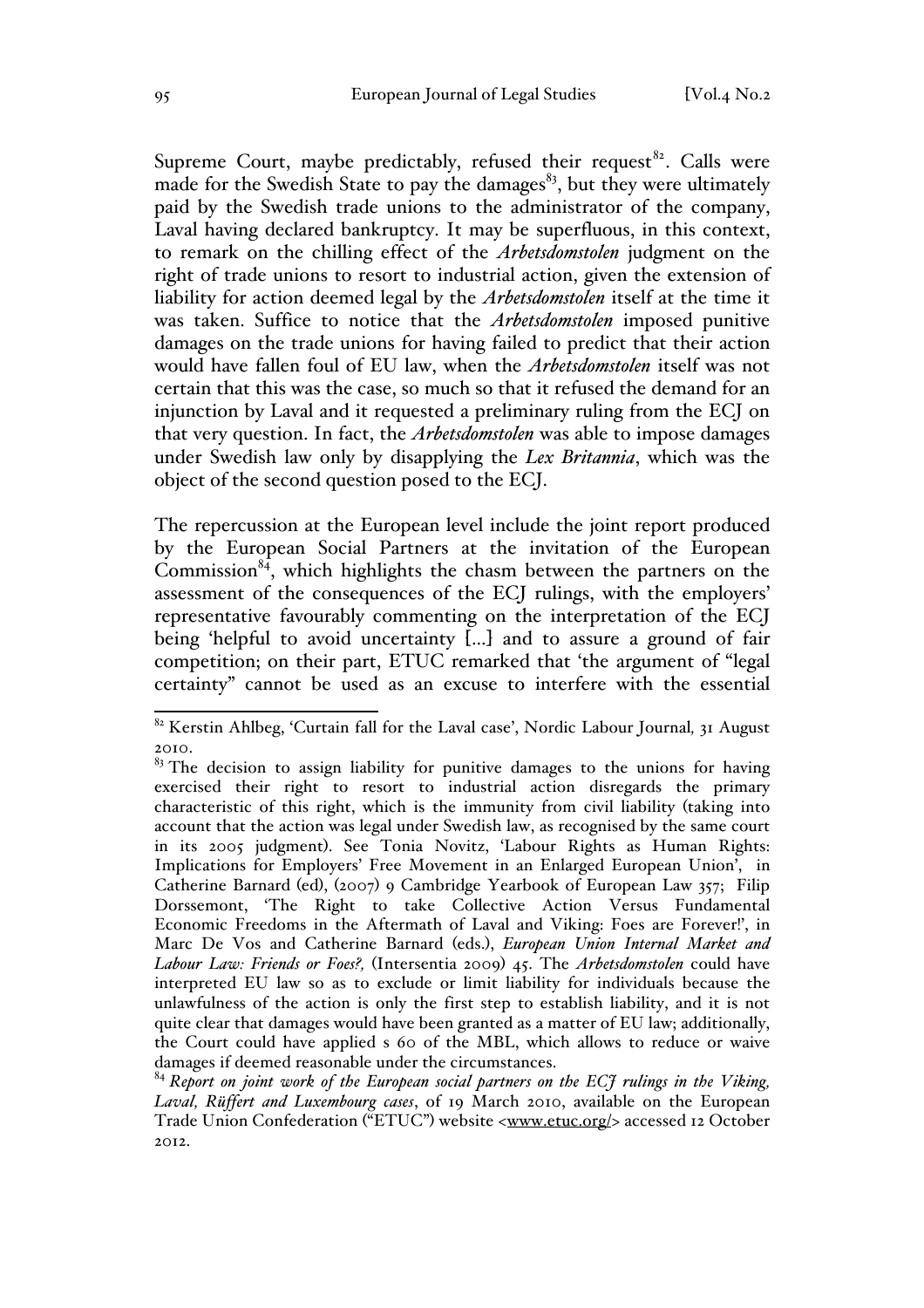features of national labour law and industrial relations systems' and concluded that 'The sustainability of industrial relations has been threatened.'

On a legislative level, negotiations have been ongoing on a Directive on the enforcement of the Posted Workers Directive, first suggested by President Barroso in 2009; an amendment proposed by the Employment and Social Affairs Committee of the European Parliament under the Ordinary Legislative Procedure is currently awaiting its first reading. A parallel proposal for a Council Regulation under the Consent Procedure on the exercise of the right to take collective action within the context of the freedom of establishment and the freedom to provide services is at preparatory phase in Parliament<sup>85</sup>.

Finally, as mentioned above, the Swedish LO and TOC have submitted a complaint to the European Committee of Social Rights against Sweden, requesting that the Committee pronounce on their claim that the *Lex Laval* violates Sweden's obligations with respect to arts 4, 6 and 19.4 of the European Social Charter<sup>86</sup> and ILO C.98 (art 4) and C.154<sup>87</sup>. The complaint has just been lodged and there is no way of knowing how it will be assessed. It is interesting to note how the trade unions turn the ECJ's argument about the lack of clarity of the pay agreements on its head, by remarking that the new legislative framework makes it impossible for trade unions to predict if their industrial action will be deemed lawful, or if it will attract punitive damages and they conclude with the following gloomy prediction, worth quoting in full:

<sup>85</sup> See information on the website <www.europarl.europa.eu/committees/en/empl/work-in-progress.html#menuzone> accessed 12 October 2012. The ETUC has already issued a position on the proposed Directive, which requests major revisions to address its shortcomings, outlined in the position paper, see <www.etuc.org/a/10037> accessed 12 October 2012. The proposed Council Regulation, on its part, has resulted, in July 2012, in the first 'yellow card' from national parliaments (including the Swedish one), under art 7.2 of Protocol 2 to the Lisbon Treaty; as per procedure, the draft regulation will now have to be reviewed by the Commission, but there is no legal obligation of amendment or withdrawal (<http://extranet.cor.europa.eu/subsidiarity/news/Pages/Early-Warning-System-First---yellow-card--.aspx> accessed 12 October 2012).<br><sup>86</sup> European Social Charter (opened for signature 18 October 1961, entered into force

<sup>26</sup> February 1965) CETS No. 035; the articles concern the right to a fair remuneration, the right to bargain collectively, and the right of migrant workers and their families to protection and assistance (non-discrimination in remuneration,

working conditions and employment matters, including trade union participation).<br><sup>87</sup> For C.98 see n 36; ILO Convention 154, Promoting Collective Bargaining (adopted 3 June 1981, entered into force 11 August 1983) 1331 UNTS 268.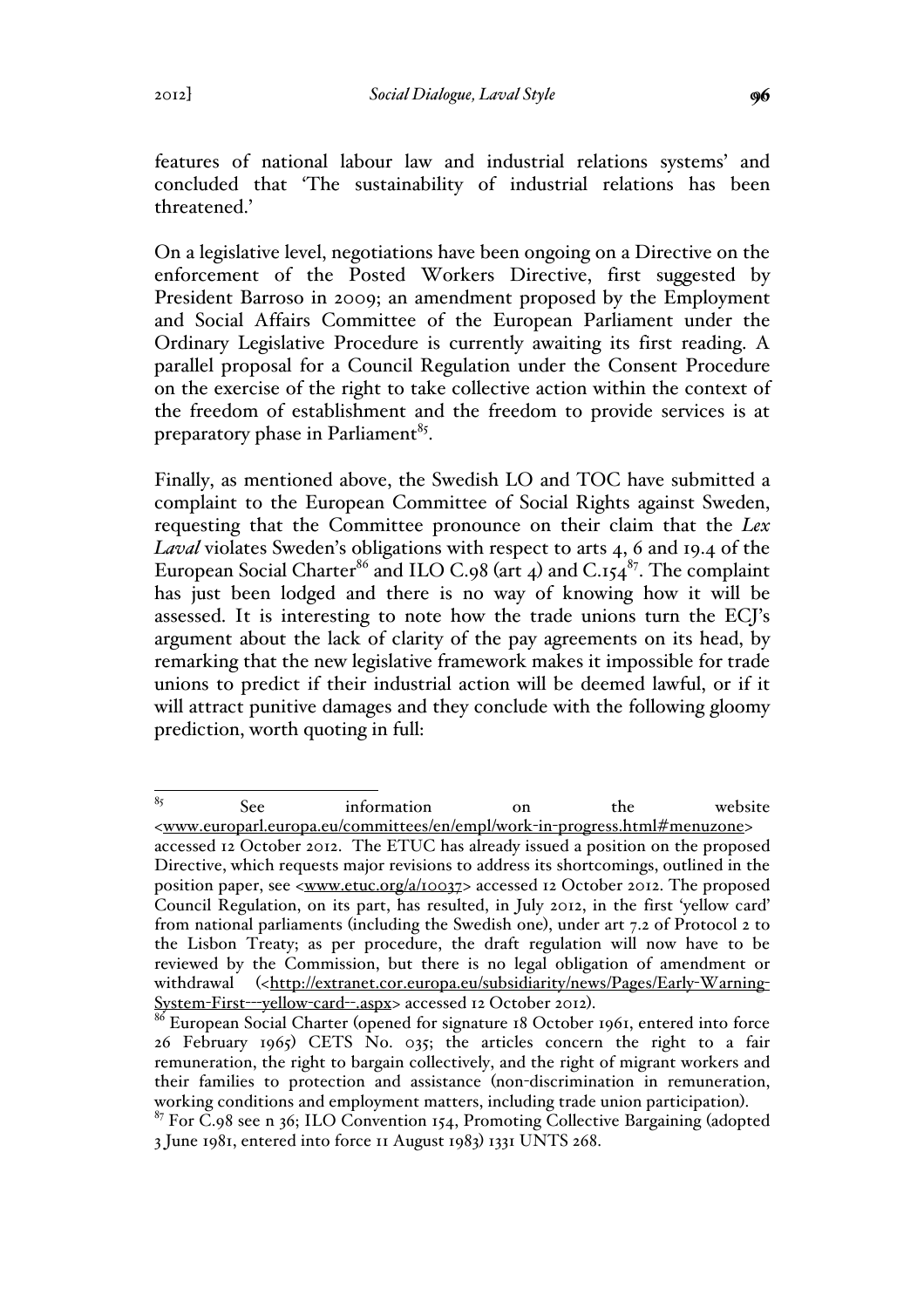The combination of the new rules on industrial peace and full financial tort liability without a negligence requirement has led to great wariness on the part of the trade union organisations as regards signing collective agreements with foreign employers. The fear felt by the trade union organisations of doing the wrong thing by mistake and putting the organisation at risk of being forced to pay high levels of damages has meant that there has been a severe fall in the number of collective agreements signed as regards foreign companies carrying on business in Sweden. This means that foreign workers are entirely without protection as regards reasonable terms and conditions of pay and employment when they are working in the Swedish labour market and that Swedish workers are exposed to competition from workers with very low pay and wretched employment conditions. In the long term there is a risk that this will have negative repercussions for the entire Swedish labour market model'88.

## VII. CONCLUDING REMARKS

It is important to improve working conditions and wages in competing countries, in order to raise the floor<sup>89</sup>.

The above quote is from an interview with a Swedish trade unionist on the subject of the ESD at sectoral level; when uttered, the Court had not delivered its *Laval* Judgment, with its well-known transformation of the floor provided by the Posted Workers Directive into a ceiling of what is obtainable through industrial action. One is left to wonder what this trade unionist would make of the sleight of hand by the Court.

The reverberations of this Judgment go well beyond the low numbers involved, as is often the case: 35 Latvian workers involved in the actual dispute, and a total of posted workers in Sweden at the time of the dispute estimated to be at about 2,200, inclusive of about 1,050 in the building sector<sup>90</sup>. Charles Woolfson has rightly noted that Latvia might have used the dispute, and Laval instrumentally, in order to 'prise open new markets in the EU' and certainly the facts of the dispute, and especially its political

 <sup>88</sup> Complaint to the European Committee of Social Rights (n 68) 28.

<sup>&</sup>lt;sup>89</sup> Interview with a Swedish trade unionist on the topic of European Sectoral Social Dialogue, as reported by Sofia Murhem, 'Implementation of the Sectoral Social Dialogue in Sweden', in Anne Dufresne, Christophe Degryse and Philippe Pochet (eds.), *The European Sectoral Social Dialogue. Actors, Developments and Challenges* (Peter Lang 2006) 281, 292.

<sup>&</sup>lt;sup>90</sup> The numbers are taken from the Eurofound website, <www.eurofound.europa.eu/> accessed 12 October 2012; the website offers a clear disclaimer on the accuracy of the figure, as no official data is collected. Similar statistics, collected by the unions, are provided in the Swedish Government Official Report, note 25, 10.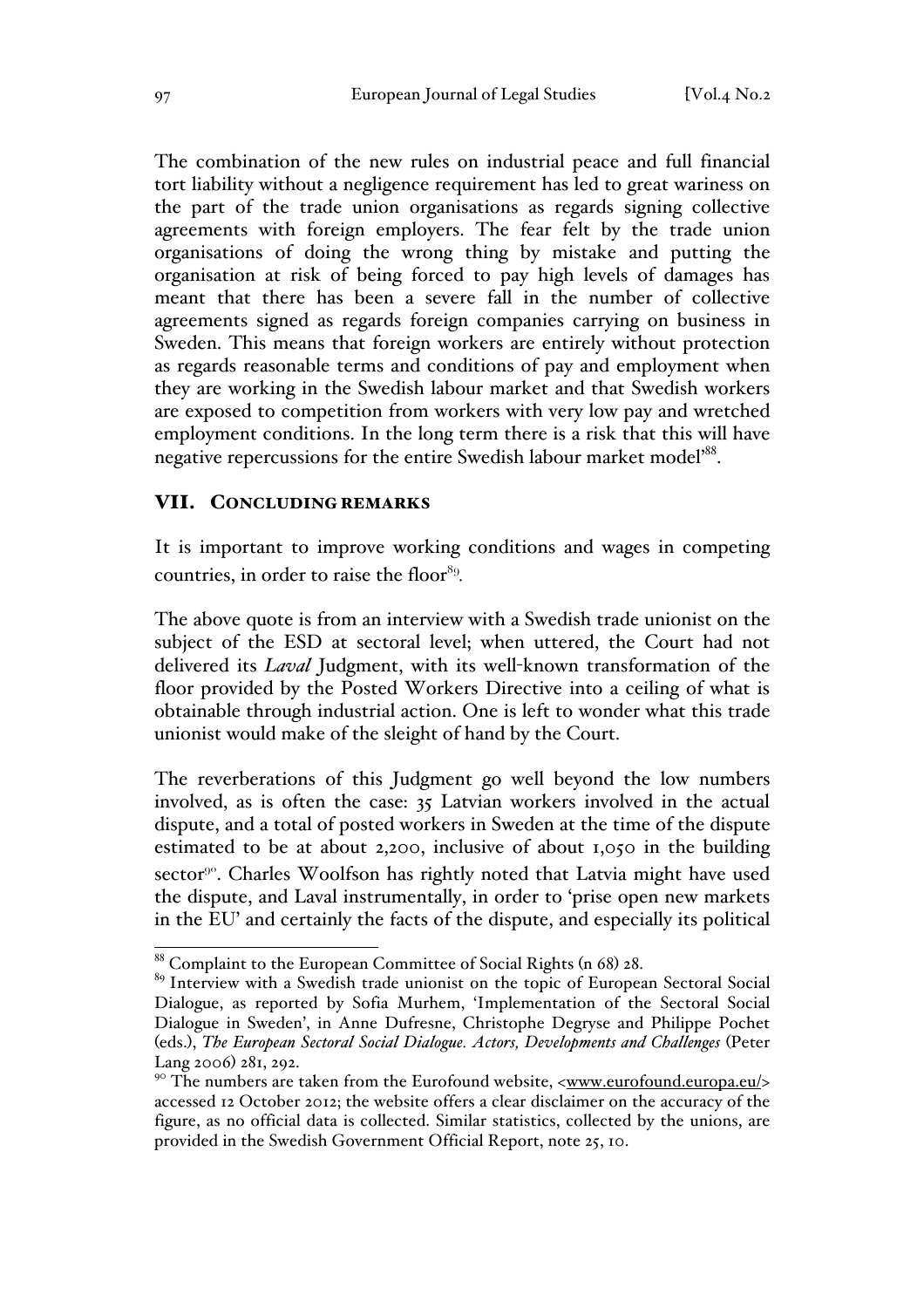background, give support to this hypothesis $9<sup>i</sup>$ . To this, further strategic considerations can be added, that have to do more with *prising open* the legal structure of industrial relations that Swedish workers have developed in cooperation with capital over almost a century. This strategy of legal disruption has domestic and European elements. It is public knowledge that Laval was supported financially, in bringing its case in the *Arbetsdomstolen*, by the Confederation of Swedish Enterprise, who had, as once again Woolfson noted, 'long argued in favour of reducing the scope of trade union industrial action, especially with regard to sympathy action affecting so-called "third parties" <sup>92</sup>. The legislative changes at the domestic level have been investigated in depth throughout this article and bear out the impression that it is more than the destiny of a limited number of foreign workers posted in Sweden to be the concern and the real target of the statutory intervention, as pointedly noted by the trade unions in the closing paragraph of their complaint reported above.

At the European level, it will be useful to remind the reader that Swedish law already contained, in Sections 54 and 55 MBL, the imposition of economic *and* punitive damages for breach of the social peace after the conclusion of a collective agreement. In the strictly private law relationship established between the parties, the Swedish State intervenes to punish the unions for unlawful resort to strike action under limited conditions. In a double move of *deracination* or de- and re-localisation, the ECJ and the Swedish Labour Court (applying EU law, or maybe misapplying it) have localised to Sweden EU law by embedding the restrictions of the Posted Workers Directive and giving it the force of hard law in a model of industrial relations predicated upon 'soft' methods of dialogic exchange, and Europeanised the Swedish imposition of punitive damages for unlawful industrial action, which is inconsistent with any other model of labour law that does not include the substantive guarantees under a meaningful social dialogue that the Swedish model provides $9<sup>3</sup>$ . In

<sup>&</sup>lt;sup>91</sup> Charles Woolfson and Jeff Sommers, 'Labour Mobility in Construction: European Implications of the Laval un Partneri Dispute with Swedish Labour' (2006) 12(1) European Journal of Industrial Relations 49, 56. Some interesting background on the political dimension of the dispute in Alban Davesne, 'The Laval Case and the Future of Labour Relations in Europe', Les Cahiers Européens de Sciences Po. No 01/2009, Paris: Centre d'études Européennes.

 $92$  Woolfson and others (n 26) 15. The quote refers to information provided in Jan Peter Duker, 'Ett arbetsgivarperspektiv på medling', in Anne-Marie Egerö and Birgitta Nyström (eds.), *Hundra år av medling I Sverige: Jubileumsskrift: Historik, analys och framtidsvisioner* (Medlinginstitutet 2006) 184.

<sup>93</sup> Europeanisation is not intended here in the traditional sense of 'an incremental process of re-orienting the direction and shape of politics to the extent that EC [EU] political and economic dynamics become part of the organisational logic of national